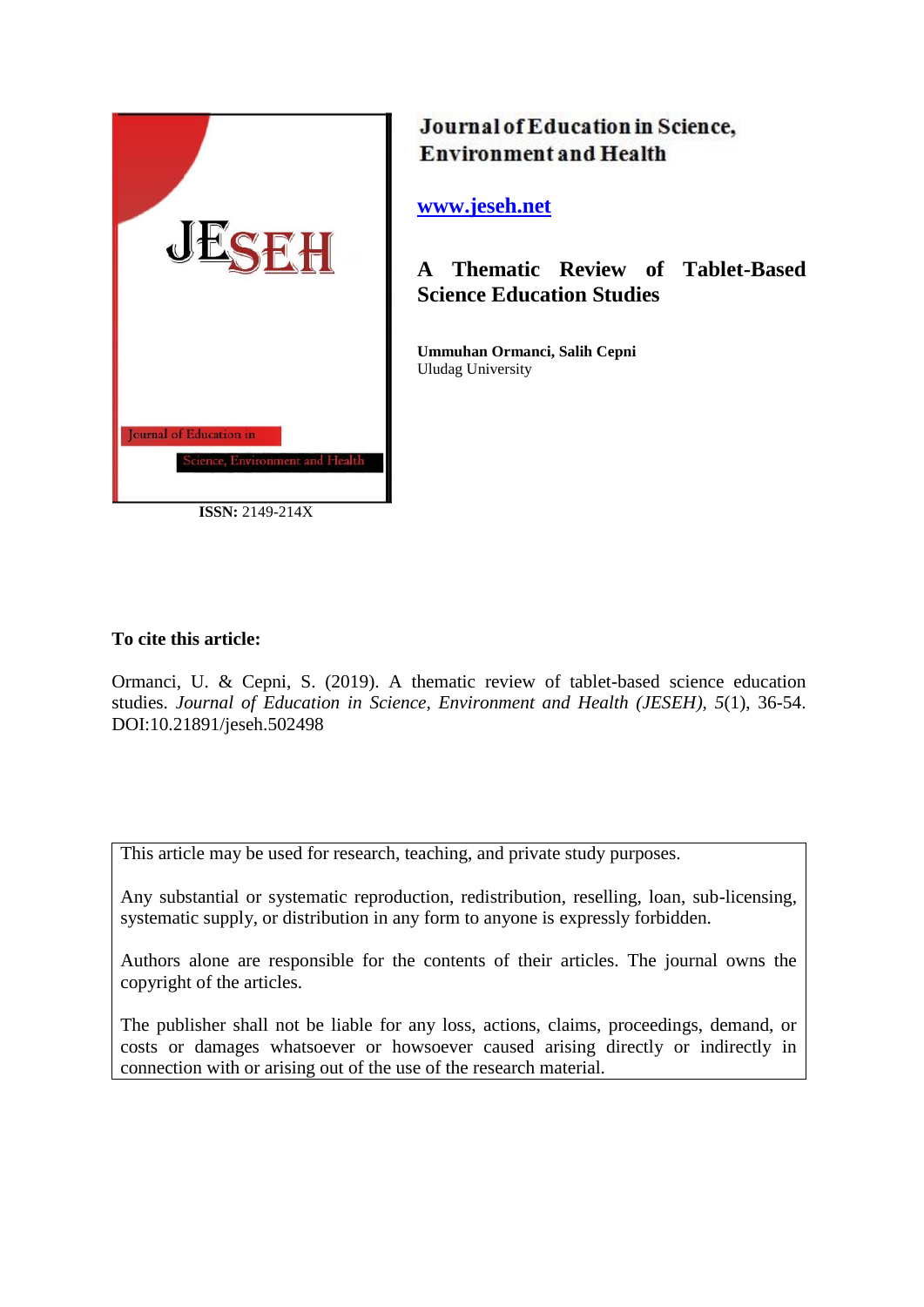

Volume 5, Issue 1, 2019 DOI:10.21891/jeseh.502498

## **A Thematic Review of Tablet-Based Science Education Studies**

**Ummuhan Ormanci, Salih Cepni**

| <b>Article Info</b>                                                                 | <b>Abstract</b>                                                                                                                                                                                                                                                                                                                                                                                                                                                                                                                                                                                                                            |
|-------------------------------------------------------------------------------------|--------------------------------------------------------------------------------------------------------------------------------------------------------------------------------------------------------------------------------------------------------------------------------------------------------------------------------------------------------------------------------------------------------------------------------------------------------------------------------------------------------------------------------------------------------------------------------------------------------------------------------------------|
| <b>Article History</b>                                                              | The use of tablet in schools has been getting importance in a parallel with any                                                                                                                                                                                                                                                                                                                                                                                                                                                                                                                                                            |
| Received:<br>08 March 2018                                                          | change in educational policies. It can be said that the use of tablets was<br>investigated on the variables such as success and attitude in the literature and the<br>number of studies increased related to the applications that can be used in tablets.                                                                                                                                                                                                                                                                                                                                                                                 |
| Accepted:<br>19 December 2018                                                       | In this context, it was considered that analyzing the studies conducted in the field<br>of science education, which was one of the courses where tablet use was<br>recommended, will be important for both teacher - prospective teacher                                                                                                                                                                                                                                                                                                                                                                                                   |
| <b>Keywords</b>                                                                     | candidates who were practitioner and literature. The aim of this study was to<br>thematically examine and analyze tablet-based science education studies. 25                                                                                                                                                                                                                                                                                                                                                                                                                                                                               |
| Science education<br>Secondary education<br>Tablet<br>Technology<br>Thematic review | articles were exposed to this thematic review via the matrix developed by<br>Ormanci et al. (2015). The matrix consists of two parts-general properties (type<br>of journals, years, etc.) and content (rationales, aims, research methods, etc.).<br>The results indicated rationales of related studies were very limited. Further,<br>there were experimental studies examining the effects of tablet-based science<br>education on student success and performance. None of previous studies<br>examined the effects of tablet-based science education on the participants' skills,<br>which should be investigated in future studies. |

## **Introduction**

Technological advancements as well as changes in the education policies of countries in parallel to the advancements have led the countries to use various technological devices such as tablets or smart boards in their education programs. As stated by Inagaki et al. (2011), educational reforms carried out via information and communication technologies are the priorities of governments all over the world. It is known that computers have become a part of daily lives of both adults and children in many countries (Straker, Coleman, Skoss, Maslen, Burgess-Limerick and Pollock, 2008). The technological advancements which hold an important place among the recent developments in the world have affected all areas of life including education and teaching (Ilyasoglu and Aydin, 2015). It can be stated that tablets are among the devices that have recently gained importance along with technological advancements in addition to computers. As stated by Amirnudin and Sulaiman (2013), tablet technology has become one of the most rapidly advancing technologies in the world. The portability of the tablets as well as the ease of note taking have resulted in increased attention towards them in various sectors such as health, construction, government and education (El-Gayar, Moran and Hawkes, 2011). In this regard, tablets have gained rapid popularity and used as a strong tool of education in classrooms (Hocanın and Iscioglu, 2014). Cuhadar (2014) stated that tablet use has gained popularity at university level. In addition, it can be stated that the importance given to tablets has been increasing in all levels of education and that tablet use gained popularity. It can be propounded that the popularity of tablets are since the properties of tablets are quite suited to educational activities (Gill, 2007). Since tablets have different functions that enrich the educational environments, they make positive impacts on student learning (Varank, Yeni and Gecu, 2014).

Tablets are functional laptop computers which include a touch screen for data input (Romney, 2011). In other words, they are laptop computers including properties that enable direct input to the screen for creating electronic documents against to traditional computer applications allowing the use of pens via stylus with simulated paper properties (Enriquez, 2009; 2010). In this regard, tablets are becoming more practical in comparison with computers due to their mobility (portability) and digital properties (Gubacs-Collins and Juniu, 2009). Different than traditional laptop computers, tablets are equipped with a screen digitizer that enables users to write directly on the screen as well as a stylus pen (Cao, 2014; Galligan, Loch, McDonald and Taylor, 2010; Ozok, Benson, Chakraborty and Norcio, 2008; Reboli, 2007). In addition, tablets have additional functionalities that provide a digital link to the users for creating direct information on the screen (Moore, Utschig, Haas, Klein, Yoder, Zhang et al., 2008). The laptop computers generally have a keyboard and a mouse whereas the primary input device has been designed as a pen for tablets (Chambers, Chidanandan, DeVasher, Merkle, Minster, Mitra-Kirtley et al., 2006). As it can be understood, tablets are connection free functional mobile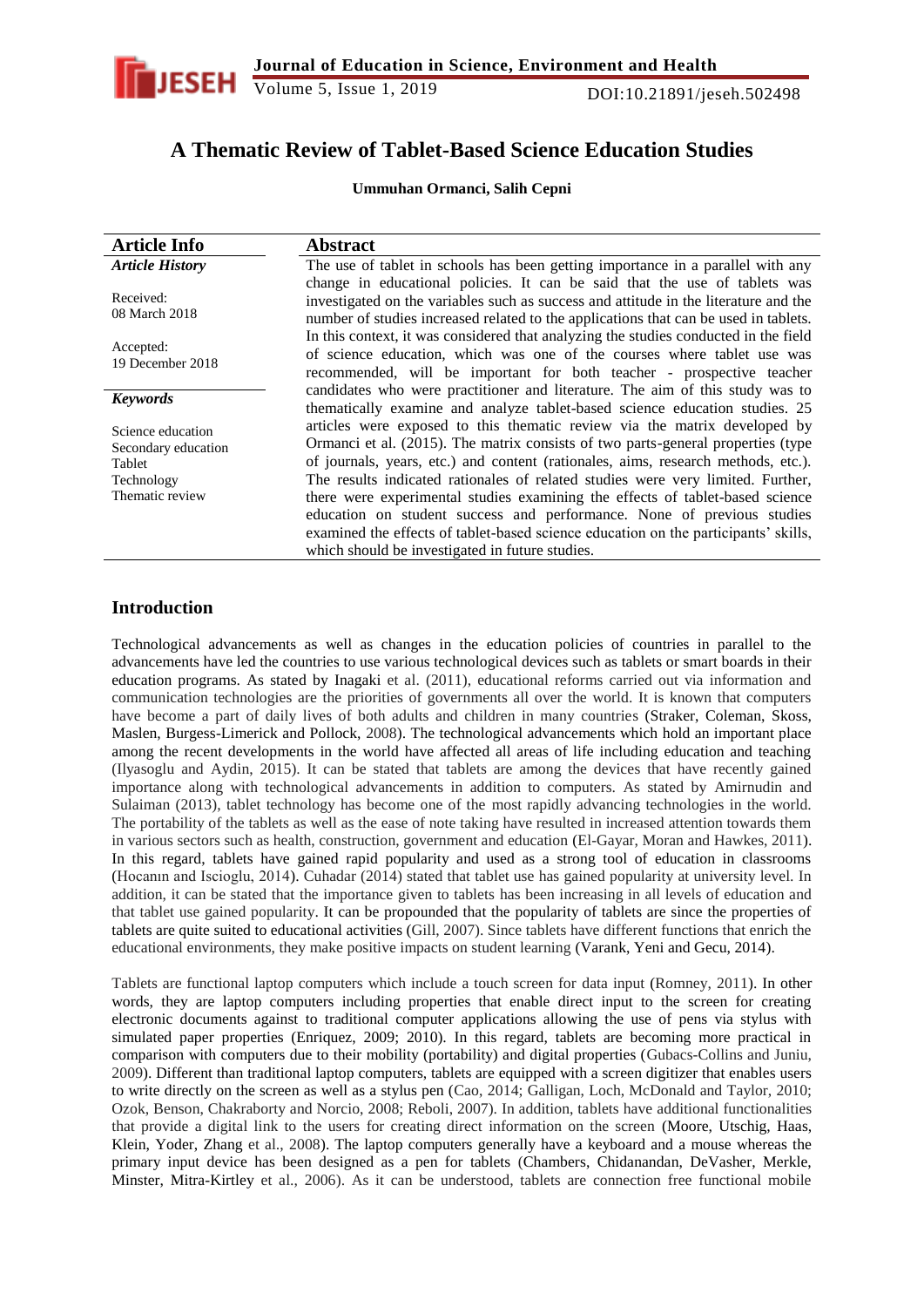computers (Park and del Pobil, 2013). In this regard, tablets provide various additional choices such as mobility, direct interaction with the screen which make them more effective than computers and leading to their increased importance in classroom use.

There are mainly two different methods for the use of tablets in classrooms. They are interactive mode and noninteractive mode (Chen and Sager, 2011). Similarly, Sheehy, Kukulska-Hulme, Twining, Evans, Cook and Jelfs (2005) purposed in their studies that some students use tablets to access video, web links and worksheets whereas others use tablets as data projectors instead of smart boards. In this regard, it can be stated that many applications have been developed for interactive and non-interactive tablet use in teaching environments. Some of these applications can be used in all courses whereas others are directly field related applications. As affirmed by Tran, Ma, Sharma and Liu (2006), the current Tablet PC tools provided by Microsoft are Input Panel, Office OneNote, Windows Journal, StickyNotes and EducationPack in addition to Timesheet Tools such as Business Calendar, Financial/Budget, Time Trackeretc. These applications can be used in tablets not only to increase efficiency but also help teachers and students in organizing ideas, concepts and processes during project creation as well as in assigning tasks and time management (Schnackenberg, 2013). Both clikers and Classroom Presenter are among important classroom advancements (Roschelle, Tatar, Chaudhury, Dimitriadis, Patton and DiGiano, 2007). There are many other applications and researchers carry out trials with these applications to examine their effectiveness on classroom use.

When tablet related studies are examined, it was asserted that many benefits observed for both students and teachers for classroom use. Lim (2011) states that texts prepared directly on digital screens of the tablets are much more efficient in comparison with writing on the board and preparing power point slides. In addition, digital ink takes the place of pen and paper in education to enable teachers completing and sending back hand written feedback digitally (Li and Akahori, 2007). In this regard, it can be stated that increase in teacher efficiency when acquiring student evaluation data, authentic learning environment, creation of more active environments and internet access are among the benefits of tablets (Nye, 2010). In addition, mobile devices provide opportunities for fast data acquisition, organization and data exchange as put forth by Avraamidou (2008). Tablets encourage teaching to be adapted for applications and participation (Roschelle et al., 2007) while attracting the students to the course by using digital ink as teaching material (Gorgievski, Stroud, Truxaw and DeFranco, 2005). It can also be stated that tablet use has various benefits for courses as well. For example, analysis and solution of problems that require mathematical formulations, diagrams and sketches make tablets more suited in comparison with laptop computers (Enriquez, 2009). Tablets provide students with an environment for text, graphics, sound, video, picture, animation and simulation (Tekbiyik and Akdeniz, 2010). As can be understood, it can be stated that the use of tablets in classes has many benefits for both students and teachers.

The literature review reveals that there are studies on the use of tablets in education-teaching environments. Avraamidou (2008) carried out a literature review study on expectations regarding the use of mobile technologies in science education, whereas Cao (2014) carried out a literature review study on the use of tablet technology to create an interactive classroom environment. In addition, Cicchino and Mirliss (2004) carried out a literature review study on tablets as a teaching tool whereas Schnackenberg (2013) carried out a literature review study related with education and tablet technology. Willis and Miertschin (2004) carried out a study on the use of Tablet PC as a teaching tool in which they shared their experiences at the Faculty in the College of Technology at the University of Houston. Ozkale and Koc (2014) carried out a literature review study related with the use of tablet computers in teaching environments. When these studies are examined, it is understood that in general they contain theoretical information on tablet use and application areas. In these studies, the author gives the information about tablets which is not research findings. They define the tablet application, tablets and education, tablets in classroom etc. Therefore, there can be said that there is no article includes research results on the use of tablets in science education. In the literature Sheehy et al. (2005) emphasized in their study that the key findings of the review of projects in which Tablet PC"s are used as well as the literature review. When this study is examined, it can be said that a limited number of articles were included in the study. In addition, this study was carried out in 2005 and new and current studies are needed in the literature. It can also be added that there are limited number of studies which contains a detailed analysis. It can also be added that no study was found which contains a detailed examination and analysis of the studies carried out in this field. In this regard, it can be stated that there is a need for a study which reviews the research articles on tablet use in science education.

It can be stated that the review and analysis of articles are important which published at the national and international levels, proceedings and theses on tablets. Because, the study carried out is important for presenting the current status to the researchers, giving a direction regarding shortcomings and providing new ideas. It can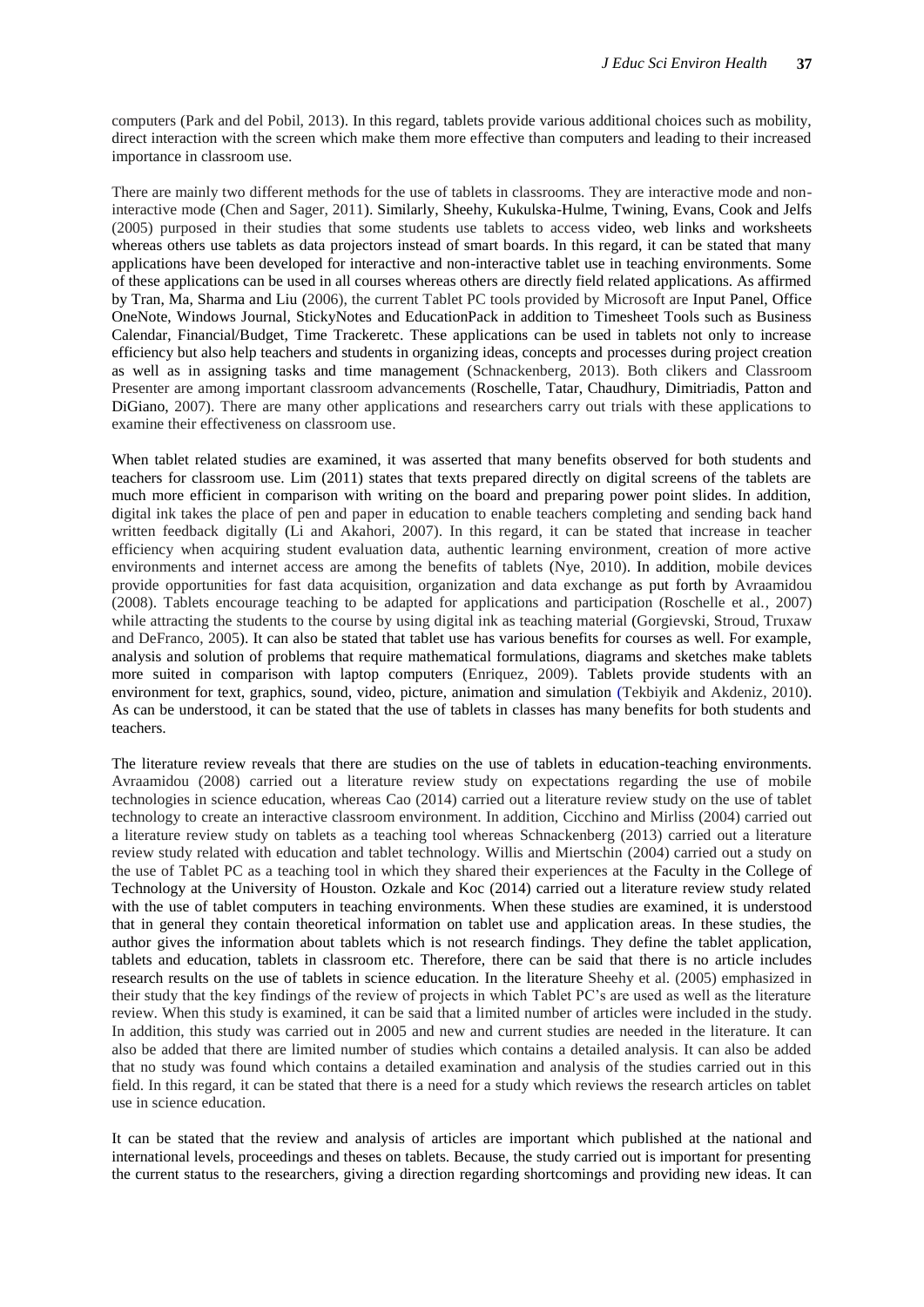be stated that review studies which are related with approaches or tools that have started to gain importance recently as well as those that are open to research in the field are especially important. In parallel with the limited number of relevant studies in international literature, studies and applications carried out in Turkey on educational tablet use is still at a beginning stage (Cuhadar, 2014). In this regard, it is thought that carrying out a review and analysis on the studies related with tablet use in science education will be important for researchers, teachers, curriculum developers and policy makers.

The aim of the study was to carry out an analysis of the studies on tablet use in science education regarding general features, rationales, aims, research methods, samples, results and suggestions. The focus questions for our review of the literature are as follows:

- 1. What are the rationales behind the use of tablets in science education?
- 2. What are the aims of the studies regarding the use of tablets in science education?
- 3. What research methods, samples, instruments, applications and concepts are used in the studies regarding the use of tablets in science education?
- 4. What are the results of the studies regarding of tablets in science education?
- 5. What are the suggestions for researchers, teachers, curriculum developers and policy makers regarding the use of tablets in science education?

## **Method**

In this study, a thematic review of the studies was presented on tablet use in science education. Literature review is the examination of visual and auditory pieces such as articles, documents, maps, pictures, photographs on the related topic (Cepni, 2014). Whereas, the thematic review should emphasize how learning and teaching will develop as well as questions on the practicality of the suggestions made and the accomplishments (Ultay and Calik, 2012). Thematic matrix should be used to define every study, emphasize general trends, explain similarities and differences and indicate the unique features of each study (Calik, Ayas and Ebenezer, 2005; Kurnaz and Calik, 2009).

| Lable 1. Distribution of studies by types<br>Name                                                         | <b>Types</b> | $\mathbf f$    | <b>Types</b>                          | $\mathbf f$    | f  |
|-----------------------------------------------------------------------------------------------------------|--------------|----------------|---------------------------------------|----------------|----|
| Computers & Education                                                                                     | Journal      | $\overline{2}$ | International                         |                |    |
| Advances in Physiology Education                                                                          | Journal      |                |                                       | $\overline{4}$ |    |
| Journal of Chemical Education                                                                             | Journal      |                | (SSCI/SCI)                            |                |    |
| Mevlana International Journal of Education                                                                | Journal      | $\overline{2}$ |                                       |                |    |
| Cumhuriyet International Journal of Education                                                             | Journal      |                |                                       |                |    |
| <b>Interactive Technology and Smart Education</b>                                                         | Journal      |                |                                       |                |    |
| Kamla-Raj: International Journal of Educational Sciences                                                  | Journal      | 1              |                                       |                | 13 |
| Mustafa Kemal University Journal of Social Sciences<br>Institute                                          | Journal      | 1              | International                         | 9              |    |
| Journal of College Science Teaching                                                                       | Journal      | 1              |                                       |                |    |
| Turkish Studies-International Periodical for the Languages<br>Literature and History of Turkish or Turkic | Journal      | 1              |                                       |                |    |
| Physics Education                                                                                         | Journal      | 1              |                                       |                |    |
| World Conference on Educational Multimedia, Hypermedia<br>and Telecommunications                          | Conference   | $\overline{2}$ | 10 years and<br>more than<br>10 years | $\overline{2}$ |    |
| International Conference on Computer Supported Education                                                  | Conference   | $\overline{2}$ |                                       |                |    |
| International Conference New Perspective in Science<br>Education                                          | Conference   | 1              |                                       |                | 9  |
| International Technology, Education and Development<br>Conference                                         | Conference   | 1              | Less than 10<br>years                 | 7              |    |
| <b>IEEE</b> International Conference                                                                      | Conference   | 1              |                                       |                |    |
| <b>AIP</b> Conference                                                                                     | Conference   | 1              |                                       |                |    |
| Frontiers in Education Conference                                                                         | Conference   |                |                                       |                |    |
| <b>Doctoral Thesis</b>                                                                                    | Thesis       | 1              | Thesis/                               |                |    |
| <b>Master Thesis</b>                                                                                      | Thesis       |                | <b>Book</b>                           | 3              | 3  |
| <b>Book</b>                                                                                               | <b>Book</b>  |                |                                       |                |    |
| Total                                                                                                     |              | 25             |                                       | 25             | 25 |

|  |  | Table 1. Distribution of studies by types |  |  |  |
|--|--|-------------------------------------------|--|--|--|
|--|--|-------------------------------------------|--|--|--|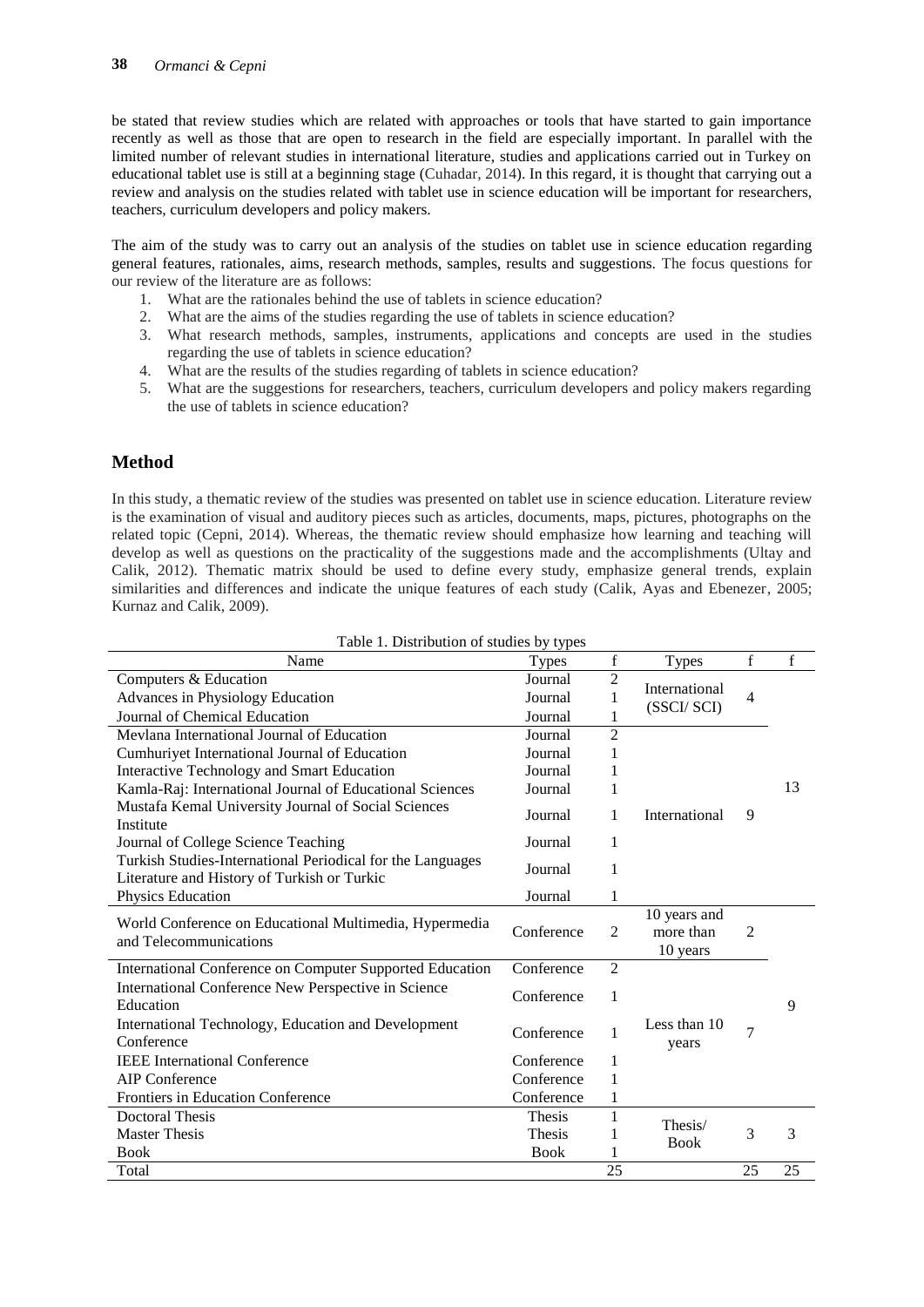#### **Sample and Data Collection**

Taylor & Francis, Springer, Scopus, Science Direct, EBSCO, JSTOR, Web of Science, Wiley Online Library, Google Academy databases were examined within the scope of the study. In addition, the magazines were also reviewed including in the social sciences citation index (SSCI) which publish studies on technology or computer use. The studies related with tablet use in science education were tried to be downloaded as a result of the performed review work. Some studies could not be reached despite all efforts and some studies could not be obtained fully but only their abstracts. In this regard, this issue that occurred during database review can be specified as a limitation of the study.

The keywords "tablet/s" "tablet pc/s" and "science education", "science curriculum" or "science classroom" were entered into the database when reviewing the studies on tablet use in science education. 25 studies were found on tablet use in science education and these articles have been marked with an asterix (\*) in the references section. Table 1 showed the frequency values for the studies carried out on tablet use in science education. 13 studies published in international journals such as Computers & Education, Advances in Physiology Education, Journal of Chemical Education, Mevlana International Journal of Education. In addition, nine studies presented in conferences whereas three studies published as part of a thesis or a book section.

|                         |           | Table 2. Frequencies of studies by years of studies |            |              |       |
|-------------------------|-----------|-----------------------------------------------------|------------|--------------|-------|
| <b>Years of Studies</b> | SSCI/ SCI | International                                       | Conference | Thesis/Books | Total |
|                         |           |                                                     |            |              |       |
| 2014                    |           |                                                     |            |              |       |
| 2013                    |           |                                                     |            |              |       |
| 2012                    |           |                                                     |            |              |       |
| 2011                    |           |                                                     |            |              |       |
| 2010                    |           |                                                     |            |              |       |
| 2009                    |           |                                                     |            |              |       |
| 2008                    |           |                                                     |            |              |       |
| 2007                    |           |                                                     |            |              |       |
| Total                   |           |                                                     |            |              | 25    |

Table 2 showed the frequency values for the distribution of studies by year. When we looked at Table 2, it was observed that one study each on tablet use in science education had been carried out in 2007, 2009, 2010 and 2011 whereas two studies had been carried out in 2008. It was observed that the number of studies was four in 2012, nine with a significant increase in 2013 and six in 2014.

|         | <b>Table 5. I requesteres</b> of statics by humber of authors |              |       |
|---------|---------------------------------------------------------------|--------------|-------|
|         | Number of SSCI/SCI International Conference                   | Thesis/Books | Total |
| Authors |                                                               |              |       |
|         |                                                               |              |       |
|         |                                                               |              |       |
|         |                                                               |              |       |
|         |                                                               |              |       |
|         |                                                               |              |       |
|         |                                                               |              |       |
|         |                                                               |              |       |
| Total   |                                                               |              |       |

Table 3. Frequencies of studies by number of authors

Table 3 showed the information related with the number of authors and Table 4 showed the information related with the frequencies of authors by nationality. When Table 3 was examined, it was observed that three studies had either one or four authors, seven studies had two authors and seven studies had three authors.

When Table 4 was examined, of the studies carried out on tablet use in science education seven studies had been carried out in Turkey, seven studies in the United States, three studies in Canada, two studies in the United Kingdom and two studies is Japan. Almost all the studies carried out by Turkish citizens had published in international journals.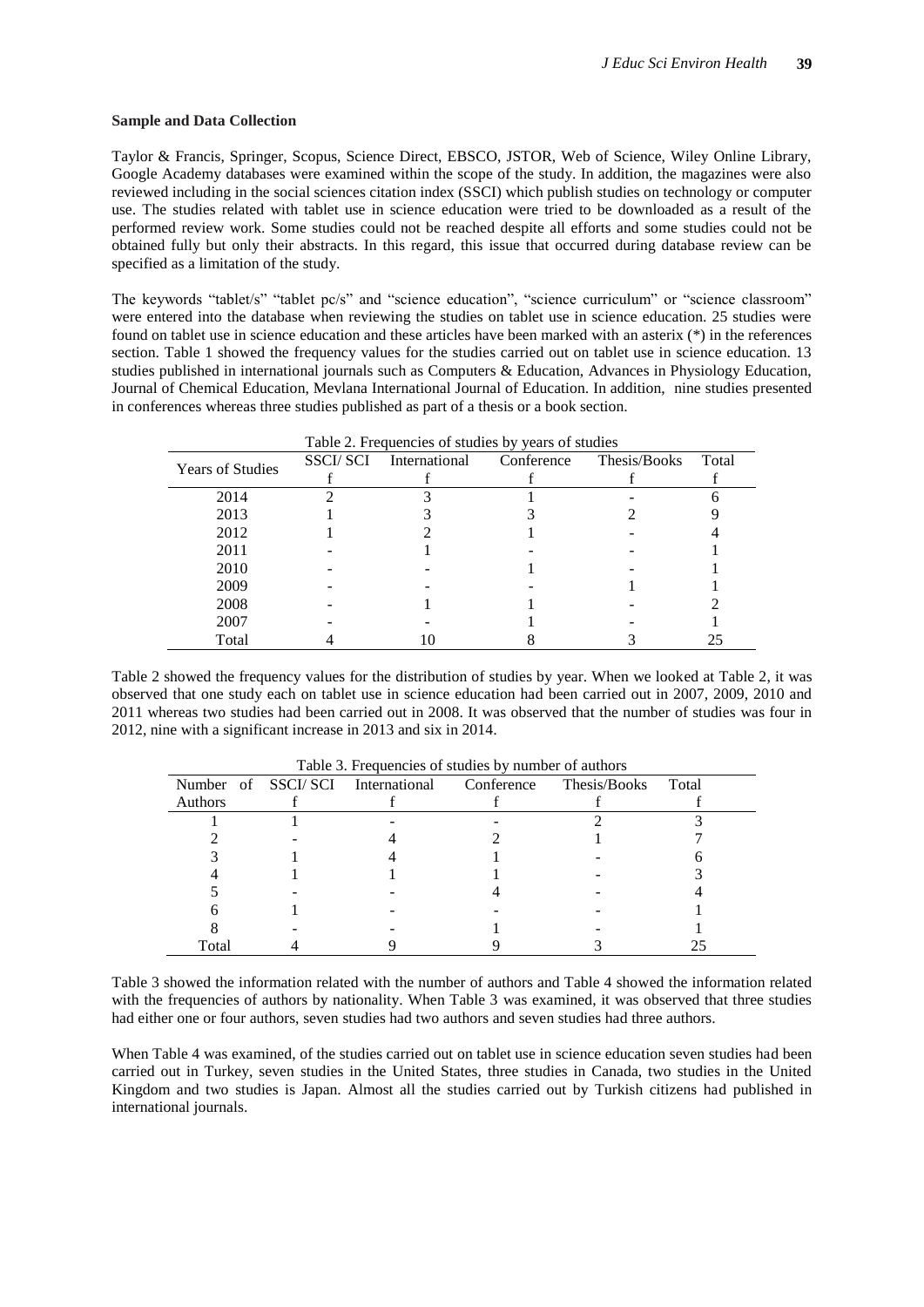| <b>Authors</b>       | SSCI/SCI International | Conference | Thesis | Total |
|----------------------|------------------------|------------|--------|-------|
| <b>Nationality</b>   |                        |            |        |       |
| Turkey               |                        |            |        |       |
| <b>United States</b> |                        |            |        |       |
| Canada               |                        |            |        |       |
| United Kingdom       |                        |            |        |       |
| Japan                |                        |            |        |       |
| The Netherlands      |                        |            |        |       |
| Italy                |                        |            |        |       |
| Sweden               |                        |            |        |       |
| Indiana              |                        |            |        |       |
| India                |                        |            |        |       |
| Finland              |                        |            |        |       |
| Total                |                        |            |        |       |

Table 4. Frequencies of studies by authors nationality

#### **Data Analysis**

In this study, the matrix was used for the analysis of the studies. In this regard, the matrix developed by Ormanci, Cepni, Deveci and Aydin (2015) was used to analyze the studies related with tablet use in science education. The matrix used in this study includes two fundamental themes such as general features and content features. General features include types of journals, years of studies and demographic properties (number of authors and author nationality). These features used to portray the studies under investigation. Content features include rationales, aims, research methods, samples, data collections, results and suggestions. In addition, two additions were made to the method section of the matrix in this study to explain in more detail the tablet applications and the studies on scientific concepts. The final version of the matrix is given in Table 5.

| Themes              | Sub-Themes                          |            | Table 5. Matrix for a thematic feview of the use if tablet FCs in selence equeation<br>Explanations                                       |  |  |  |  |
|---------------------|-------------------------------------|------------|-------------------------------------------------------------------------------------------------------------------------------------------|--|--|--|--|
|                     | Type of Studies<br>Years            |            | Place and group of the publication (article, congress, etc.)<br>Year of the publication                                                   |  |  |  |  |
| General<br>Features | Demographic<br>(Number of Authors)  | Properties | Number of authors                                                                                                                         |  |  |  |  |
|                     | Demographic<br>(Author Nationality) | Properties | Nationality of the author                                                                                                                 |  |  |  |  |
|                     | Rationales                          |            | Rationale of the study                                                                                                                    |  |  |  |  |
|                     | Aims                                |            | Main aim of the study                                                                                                                     |  |  |  |  |
| Content             | <b>Research Methods</b>             |            | Qualitative (case study, action research, etc.), quantitative<br>(descriptive, survey, etc.) and others (mix methods, etc.)               |  |  |  |  |
| Features            | Samples                             |            | Sample of the study (teacher, teacher candidate, student,<br>$etc.$ )<br>and sample numbers (0-10, 11-30, 31-100, 101-200, 201<br>and up) |  |  |  |  |
|                     | Data Collections                    |            | Data collection of the study (interviews, observations,<br>survey etc.)                                                                   |  |  |  |  |
|                     | Applications                        |            | Application of the study (classroom presenter, DyKnow,<br>$etc.$ )                                                                        |  |  |  |  |
|                     | Science Concepts                    |            | The concept which is researched (electricity, gain etc.)                                                                                  |  |  |  |  |
|                     | Results                             |            | Main result of the study                                                                                                                  |  |  |  |  |
|                     | Suggestions                         |            | Main suggestion of the study                                                                                                              |  |  |  |  |

Table 5. Matrix for a thematic review of the use if tablet PCs in science education

The acquired data were analyzed via descriptive statistical methods (percentage and frequency) and content analysis method. Descriptive analysis was generally used for the general properties of the matrix whereas content analysis was used for the content properties of the matrix. Data acquired from the studies were first transformed into codes during content analysis after which suitable codes were combined to create themes. Frequency and % values were calculated for the generated codes and themes. In the study, the studies were examined by two researchers in order to ensure the validity and reliability of the study. The unstable places in the analysis were decided by two researchers.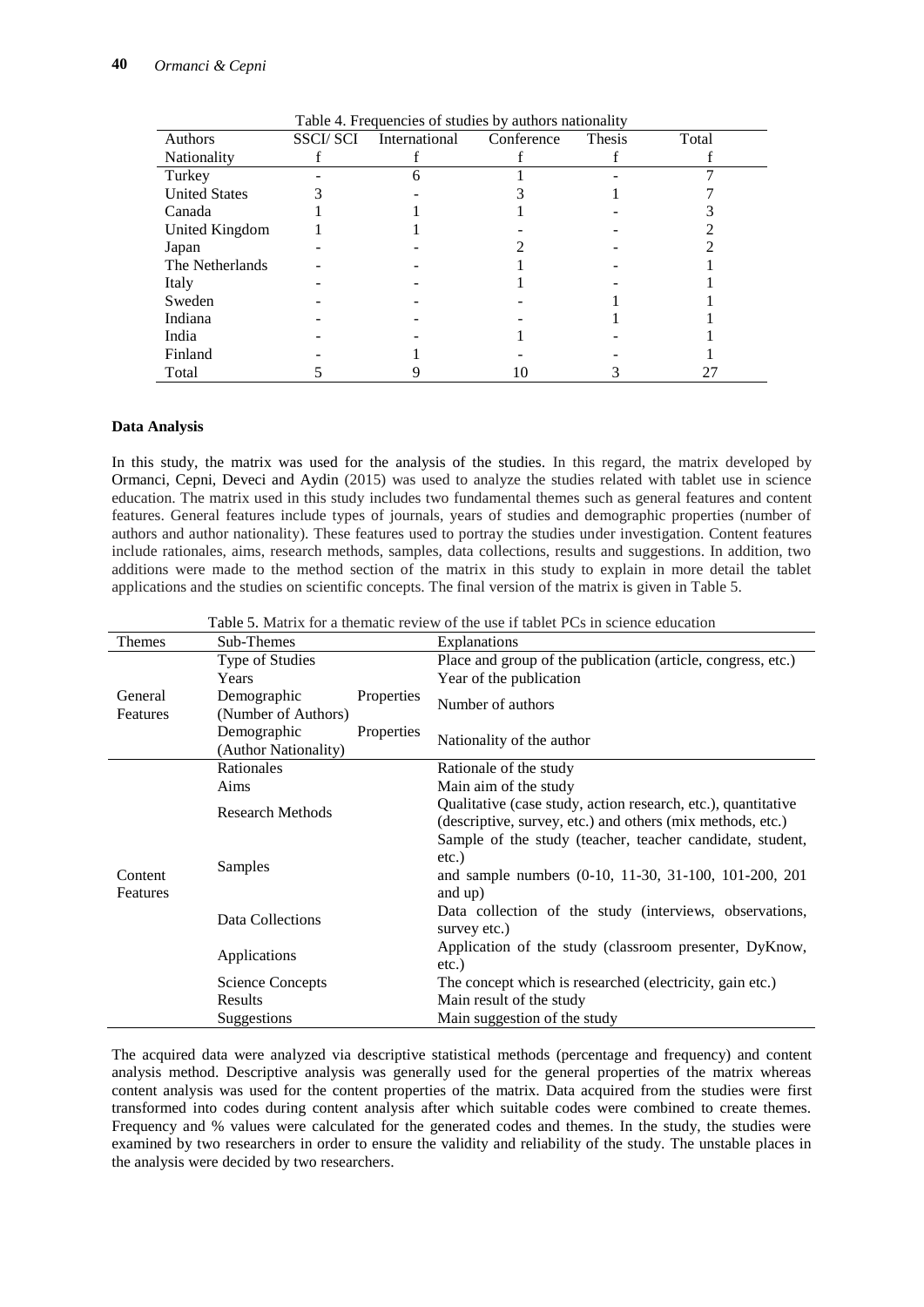## **Results**

This section of the study contains results regarding content features (rationales, aims, research methods, samples, data collections, applications, science concepts, results and suggestions.).

#### *1. What are the rationales behind the use of tablets in science education?*

The frequency and percentage distribution values regarding the rationales of studies on tablet use in science education were showed in Table 6.

|         |               | Rationale                                                            |              |       |                |       |    |       |
|---------|---------------|----------------------------------------------------------------------|--------------|-------|----------------|-------|----|-------|
| Theme   | Sub-Theme     | Code                                                                 | $\mathbf f$  | $\%$  | $\mathbf{f}$   | $\%$  | f  | $\%$  |
|         |               | Low number of studies on tablets                                     | $\mathbf{1}$ | 5.3   |                |       |    |       |
|         |               | The fact that its effect on learning process                         |              |       |                |       |    |       |
|         | Shortcoming   | cannot be determined even though it is an                            | 1            | 5.3   | 3              | 15.8  |    |       |
|         | in the Field  | education tool                                                       |              |       |                |       |    |       |
|         |               | The need for studies on the effects of                               | 1            | 5.3   |                |       |    |       |
|         |               | tablets on learning attitudes                                        |              |       |                |       |    |       |
|         |               | Lack of material related with teacher                                | 1            | 5.3   |                |       |    |       |
| Science |               | education for tablets                                                |              |       |                |       | 8  | 42.1  |
| related |               | The fact that computer simulations have a                            | 1            | 5.3   |                |       |    |       |
|         |               | significant space in teaching concepts                               |              |       |                |       |    |       |
|         | Material      | Difficulties in making selections due to the                         | 1            | 5.3   | 5              | 26.3  |    |       |
|         | Change        | large number of applications in the field                            |              |       |                |       |    |       |
|         |               | Importance of the use of computer aided                              | 1            | 5.3   |                |       |    |       |
|         |               | visual material                                                      |              |       |                |       |    |       |
|         |               | Necessity of new technologies to establish                           | $\mathbf{1}$ | 5.3   |                |       |    |       |
|         |               | classes for research/questioning<br>Low number of studies on tablets | 1            | 5.3   |                |       |    |       |
|         |               | Necessity of integrating tablets with new                            |              |       |                |       |    |       |
|         |               | learning methods                                                     | 1            | 5.3   |                |       |    |       |
|         | Shortcoming   | Importance of student opinions about the                             |              |       | 4              | 21.1  |    |       |
|         | in the Field  | topic                                                                | $\mathbf{1}$ | 5.3   |                |       |    |       |
|         |               | Importance of the opinions of teachers as                            |              |       |                |       |    |       |
|         |               | the appliers                                                         | $\mathbf{1}$ | 5.3   |                |       |    |       |
|         |               | Increased use of tablets in education                                | 1            | 5.3   |                |       |    |       |
|         |               | Increase of tablet use among students                                | 1            | 5.3   |                |       |    |       |
| General | Innovation    | Increase of the use of digital books                                 | 1            | 5.3   | $\overline{4}$ | 21.1  | 11 | 57.9  |
|         |               | Increase of technology in the classrooms                             | 1            | 5.3   |                |       |    |       |
|         |               | The fact that tablets provide an increase in                         |              |       |                |       |    |       |
|         |               | student learning                                                     | $\mathbf{1}$ | 5.3   |                |       |    |       |
|         | Positive      | The fact that its use related with student                           |              |       |                |       |    |       |
|         | Effects<br>on | activity and learning positivity increases                           | 1            | 5.3   | 3              | 15.8  |    |       |
|         | Teaching      | The positive effects of new technologies                             |              |       |                |       |    |       |
|         | Environment   | on students, teachers and the classroom                              | 1            | 5.3   |                |       |    |       |
|         |               | environment                                                          |              |       |                |       |    |       |
|         | Total*        |                                                                      | 19           | 100.0 | 19             | 100.0 | 19 | 100.0 |

|  | Table 6. Frequencies of studies by rationales |  |  |  |  |
|--|-----------------------------------------------|--|--|--|--|
|--|-----------------------------------------------|--|--|--|--|

\*Since some studies did not give rationales, the total number is not equal to the number of articles.

Table 6 showed the rationales for studies related with tablet use in science education and the rationales were classified under two main themes with respect to whether a relationship with science established or not. Rationales related with science were classified under shortcomings in the field and material change, whereas general rationales were classified under sub-themes of shortcomings in the field, innovation and the positive effect on innovation and learning environment. It was asserted that %5.3 of the studies carried out due to the fact that the number of studies on tablets is low with whereas the percentage for the lack of materials related with teacher material on tablets was %5.3, the percentage for the increased popularity of tablet use in education was %5.3, and the percentage for the increase in student learning caused by tablet use was %5.3.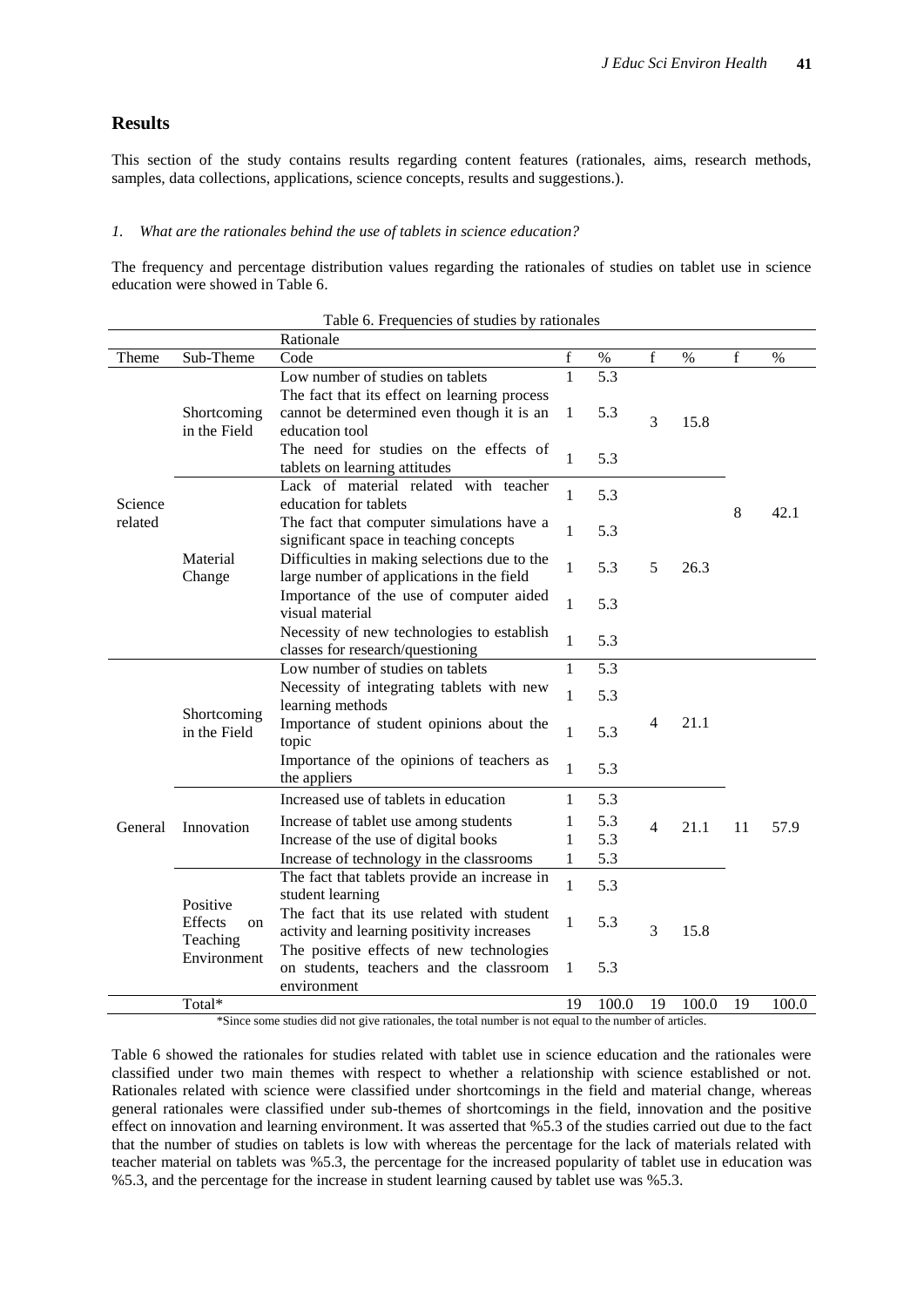*2. What are the aims of the studies regarding the use of tablets in science education?*

The frequency and percentage values for the aims of the studies carried out in science education using tablets were showed in Table 7.

| f<br>f<br>Theme<br>Code<br>$\%$<br>$\%$<br>$\overline{3}$<br>9.8<br>Examining the effect on the student<br>Examining the effect on student performance<br>2<br>6.5<br>$\overline{c}$<br>6.5<br>Examining the effectiveness of tablet material<br>Examining the effect on teachers<br>3.2<br>1<br><b>Effectiveness</b><br>12<br>38.7<br>3.2<br>Examining the effect on learning gains<br>1<br>3.2<br>Examining the effect on learning outputs<br>1<br>3.2<br>Examining the effect on student success<br>1 |  |
|----------------------------------------------------------------------------------------------------------------------------------------------------------------------------------------------------------------------------------------------------------------------------------------------------------------------------------------------------------------------------------------------------------------------------------------------------------------------------------------------------------|--|
|                                                                                                                                                                                                                                                                                                                                                                                                                                                                                                          |  |
|                                                                                                                                                                                                                                                                                                                                                                                                                                                                                                          |  |
|                                                                                                                                                                                                                                                                                                                                                                                                                                                                                                          |  |
|                                                                                                                                                                                                                                                                                                                                                                                                                                                                                                          |  |
|                                                                                                                                                                                                                                                                                                                                                                                                                                                                                                          |  |
|                                                                                                                                                                                                                                                                                                                                                                                                                                                                                                          |  |
|                                                                                                                                                                                                                                                                                                                                                                                                                                                                                                          |  |
|                                                                                                                                                                                                                                                                                                                                                                                                                                                                                                          |  |
| 3.2<br>Examining the effect on student attitude<br>1                                                                                                                                                                                                                                                                                                                                                                                                                                                     |  |
| $\overline{6.5}$<br>$\overline{2}$<br>Taking teacher opinions on tablets                                                                                                                                                                                                                                                                                                                                                                                                                                 |  |
| Taking student opinions on tablets<br>3.2<br>1                                                                                                                                                                                                                                                                                                                                                                                                                                                           |  |
| Examining experiences related with tablet use<br>3.2<br>1                                                                                                                                                                                                                                                                                                                                                                                                                                                |  |
| Examining tablet use in drawing and<br>1<br>3.2                                                                                                                                                                                                                                                                                                                                                                                                                                                          |  |
| discussion environments<br>7<br>Case report<br>22.6                                                                                                                                                                                                                                                                                                                                                                                                                                                      |  |
| Examining the use to archive student<br>1<br>3.2                                                                                                                                                                                                                                                                                                                                                                                                                                                         |  |
| homework                                                                                                                                                                                                                                                                                                                                                                                                                                                                                                 |  |
| Examining the use to attract the attention of<br>1<br>3.2                                                                                                                                                                                                                                                                                                                                                                                                                                                |  |
| students                                                                                                                                                                                                                                                                                                                                                                                                                                                                                                 |  |
| Developing tablet applications<br>12.9<br>$\overline{4}$                                                                                                                                                                                                                                                                                                                                                                                                                                                 |  |
| Developing a rubric related with mobile<br>1<br>3.2                                                                                                                                                                                                                                                                                                                                                                                                                                                      |  |
| Material<br>science applications<br>7<br>22.6                                                                                                                                                                                                                                                                                                                                                                                                                                                            |  |
| Development<br>Developing course books that are suited to<br>1<br>3.2                                                                                                                                                                                                                                                                                                                                                                                                                                    |  |
| tablet use                                                                                                                                                                                                                                                                                                                                                                                                                                                                                               |  |
| 3.2<br>Developing tablet related materials<br>1                                                                                                                                                                                                                                                                                                                                                                                                                                                          |  |
| Examining the attitudes of students towards<br>$\mathfrak{D}$<br>6.5                                                                                                                                                                                                                                                                                                                                                                                                                                     |  |
| technology in tablet applications                                                                                                                                                                                                                                                                                                                                                                                                                                                                        |  |
| Developing an attitude scale for tablet<br>1<br>3.2                                                                                                                                                                                                                                                                                                                                                                                                                                                      |  |
| applications<br>Attitude<br>5<br>16.1                                                                                                                                                                                                                                                                                                                                                                                                                                                                    |  |
| Examining the attitudes of parents towards                                                                                                                                                                                                                                                                                                                                                                                                                                                               |  |
| 1<br>3.2<br>tablet applications                                                                                                                                                                                                                                                                                                                                                                                                                                                                          |  |
| Examining the attitudes of teachers towards<br>3.2<br>1                                                                                                                                                                                                                                                                                                                                                                                                                                                  |  |
| tablet applications                                                                                                                                                                                                                                                                                                                                                                                                                                                                                      |  |
| Total <sup>*</sup><br>31<br>31<br>100.0<br>100.0                                                                                                                                                                                                                                                                                                                                                                                                                                                         |  |

\*Since some studies had more than aim, the total number is not equal to the number of articles.

When Table 7 was examined, it can be observed that the relevant studies was collected under the themes of status determination, material development and related with attitude. It is observed that %9.8 of the studies examine the effects on students, %6.5 of the studies examine the effects on student performance and %6.5 of the studies examine the effectiveness of the tablet material. In addition, it is observed that %6.5 of the studies in the literature examine the attitudes of students towards technology in tablet applications and %6.5 of the studies include attitudes of teachers regarding tablets. In addition, %12.9 of the studies in literature aims to develop tablet applications.

#### *3. What research methods, samples, instruments and applications are used in the studies regarding the use of tablets in science education?*

The frequency and percentage values of the methods used in studies regarding the use of tablets in science education were showed in Table 8.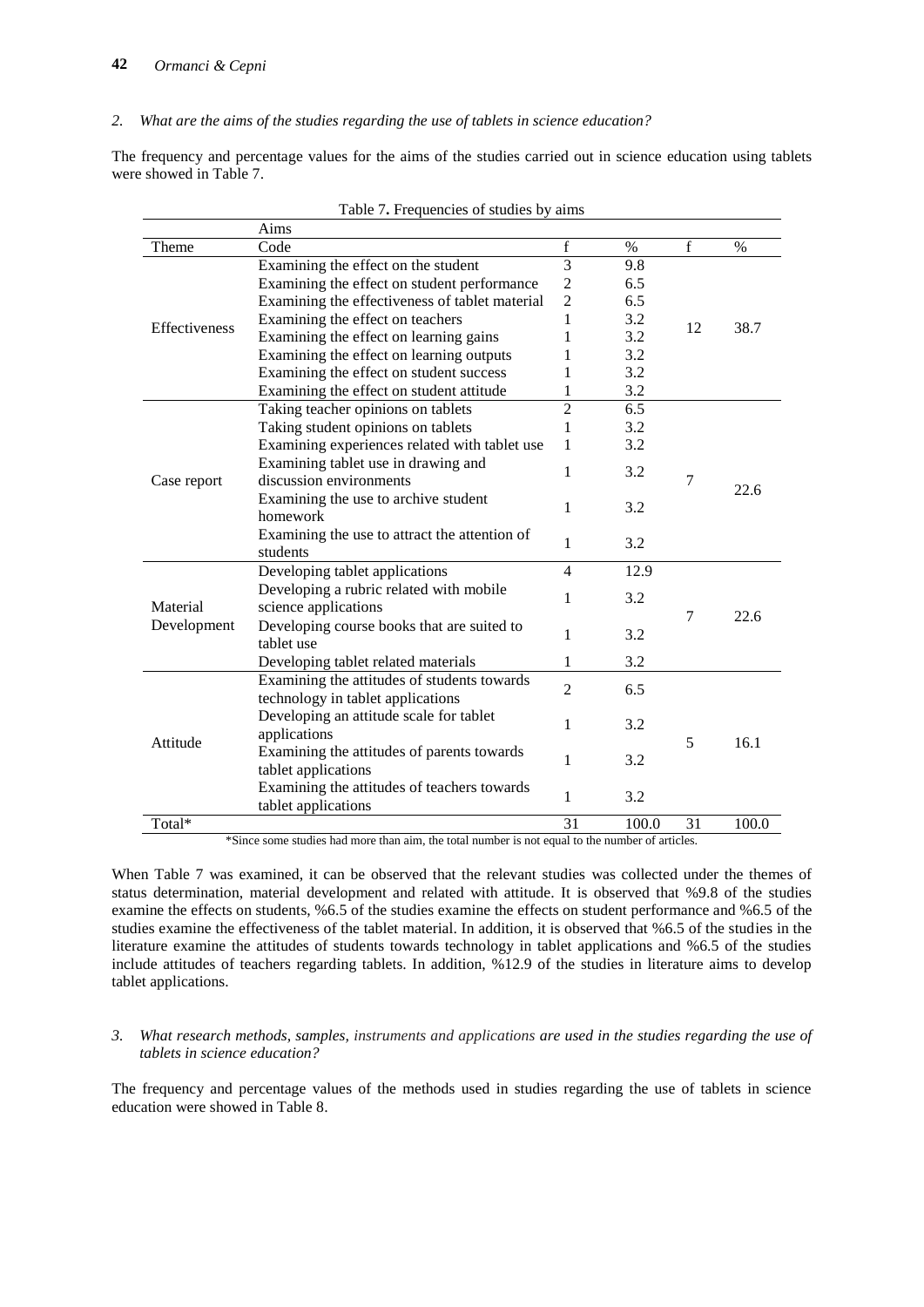| Methods                          |   | <b>SSCI/SCI</b> |   | International |   | Conference    |                             | Thesis/<br><b>Books</b> |    | Total* |  |
|----------------------------------|---|-----------------|---|---------------|---|---------------|-----------------------------|-------------------------|----|--------|--|
|                                  | f | $\%$            | f | $\%$          | f | $\frac{0}{0}$ | f                           | $\%$                    | f  | %      |  |
| Experimental/empirical<br>method |   | 4.5             | 2 | 9.1           | 3 | 13.6          | 2                           | 9.1                     | 8  | 36.4   |  |
| Descriptive survey               |   |                 | 3 | 13.6          |   |               |                             |                         | 3  | 13.6   |  |
| Case study                       |   |                 |   |               | 3 | 13.6          |                             |                         | 3  | 13.6   |  |
| Survey method                    |   |                 | 2 | 9.1           |   |               |                             |                         | 2  | 9.1    |  |
| Mixed method                     |   | 4.5             | - |               |   |               |                             |                         |    | 4.5    |  |
| Controlled study                 |   | 4.5             |   |               |   |               |                             |                         |    | 4.5    |  |
| Comparison method                |   |                 |   | 4.5           |   |               |                             |                         |    | 4.5    |  |
| Improving apps                   |   |                 |   |               |   | 4.5           |                             |                         |    | 4.5    |  |
| Modified Delphi study            |   |                 |   |               |   | 4.5           |                             |                         |    | 4.5    |  |
| Scale development                |   |                 |   | 4.5           |   |               |                             |                         |    | 4.5    |  |
| Total                            | 3 | 13.6            | 9 | 40.9          | 8 | 36.4          | $\mathcal{D}_{\mathcal{L}}$ | 9.1                     | 22 | 100.0  |  |

Table 8. Frequencies of studies by methods

\*Since some studies did not included methods, the total number is not equal to the number of articles.

When Table 8 was examined, it can be observed that %36.4 of the studies used the frequently experimental/empirical method, % 13.6 of the studies used the descriptive survey or the case study method and that %9.1 of the studies used the survey method. It is understood that journals within the scope of SSCI/SCI used experimental/empirical method, mixed method or controlled study, whereas international journals used experimental method, descriptive survey, survey method. In addition, it was determined that some studies had not specified the used methods. The frequency and percentage values related with the variables or themes in the studies were showed in Table 9.

|               | Variables                                                                     | <b>SCI</b>   | SSCI/<br>Conference<br>International |             | Thesis/ |             | Total*<br><b>Books</b> |              |      |                |      |
|---------------|-------------------------------------------------------------------------------|--------------|--------------------------------------|-------------|---------|-------------|------------------------|--------------|------|----------------|------|
|               |                                                                               |              | $\frac{0}{0}$                        | $\mathbf f$ | $\%$    | $\mathbf f$ | $\%$                   | $\mathbf{f}$ | $\%$ | $\mathbf f$    | $\%$ |
|               | Taking general opinions                                                       | $\mathbf{f}$ |                                      | 3           | 10.4    |             |                        |              |      | 3              | 10.4 |
|               | Examining the status of use                                                   |              |                                      |             |         | 2           | 6.9                    |              |      | 2              | 6.9  |
|               | Examining<br>the<br>learning                                                  |              |                                      |             |         |             |                        |              |      |                |      |
| Qualitative   | environment                                                                   |              |                                      |             |         |             | 3.5                    |              |      |                | 3.5  |
|               | Examining the effectiveness                                                   |              |                                      |             |         |             | 3.5                    |              |      |                | 3.5  |
|               | Examining the system                                                          |              |                                      |             |         |             | 3.5                    |              |      |                | 3.5  |
|               | Taking the opinions regarding use                                             | ٠            |                                      |             | 3.5     |             |                        |              |      |                | 3.5  |
|               | Effect on attitude                                                            | 1            | 3.5                                  | 3           | 10.4    |             |                        |              |      | 4              | 13.8 |
|               | Effect on learning                                                            |              |                                      |             |         |             | 3.5                    | 1            | 3.5  | 2              | 6.9  |
|               | Effect on concept                                                             |              |                                      |             |         |             | 3.5                    | 1            | 3.5  | 2              | 6.9  |
| Effectiveness | Effect on perception                                                          |              |                                      |             |         |             | 3.5                    | 1            | 3.5  | 2              | 6.9  |
|               | Understanding/misconception                                                   | 1            | 3.5                                  |             |         |             |                        |              |      |                | 3.5  |
|               | Effect on outcome                                                             |              |                                      |             |         | 1           | 3.5                    |              |      |                | 3.5  |
|               | Effect on behavior                                                            | 1            | 3.5                                  |             |         |             |                        |              |      |                | 3.5  |
|               | Effect on motivation                                                          |              |                                      |             |         |             |                        |              | 3.5  |                | 3.5  |
|               | Effect on knowledge                                                           |              |                                      | ۰           |         |             |                        |              | 3.5  |                | 3.5  |
|               | Performance determination                                                     | 1            | 3.5                                  | 1           | 3.5     |             |                        |              |      | $\overline{c}$ | 6.9  |
|               | Quantitative<br>Determination of use<br>urvey<br>Examining technology use and |              | 3.5                                  |             |         |             |                        |              |      |                | 3.5  |
|               |                                                                               |              |                                      |             | 3.5     |             |                        |              |      |                | 3.5  |
| Ď             | its reasons                                                                   |              |                                      |             |         |             |                        |              |      |                |      |
|               | Determining attitudes                                                         |              |                                      |             | 3.5     |             |                        |              |      |                | 3.5  |
|               | Total                                                                         | 5            | 17.2                                 | 10          | 34.5    | 9           | 31.0                   | 5            | 17.2 | 29             | 100  |

Table 9. Distribution of studies by variables or themes

\*Since some studies had more than one variable, the total number is not equal to the number of articles.

When Table 9 was examined, it can be observed that the number of qualitative studies was very low and general opinions were taken with a frequency of %10.4. In addition, the effectiveness of tablet use on some variables were examined in many of the studies. Studies in literature had examined the effects on attitude with a frequency of %13.8, on learning with a frequency of %6.9, on concept with a frequency of %6.9 and on perception with a frequency of %6.9. In addition, it is observed that studies in journals within the scope of SSCI/SCI determined the status related with tablets and its effects on some variables were examined.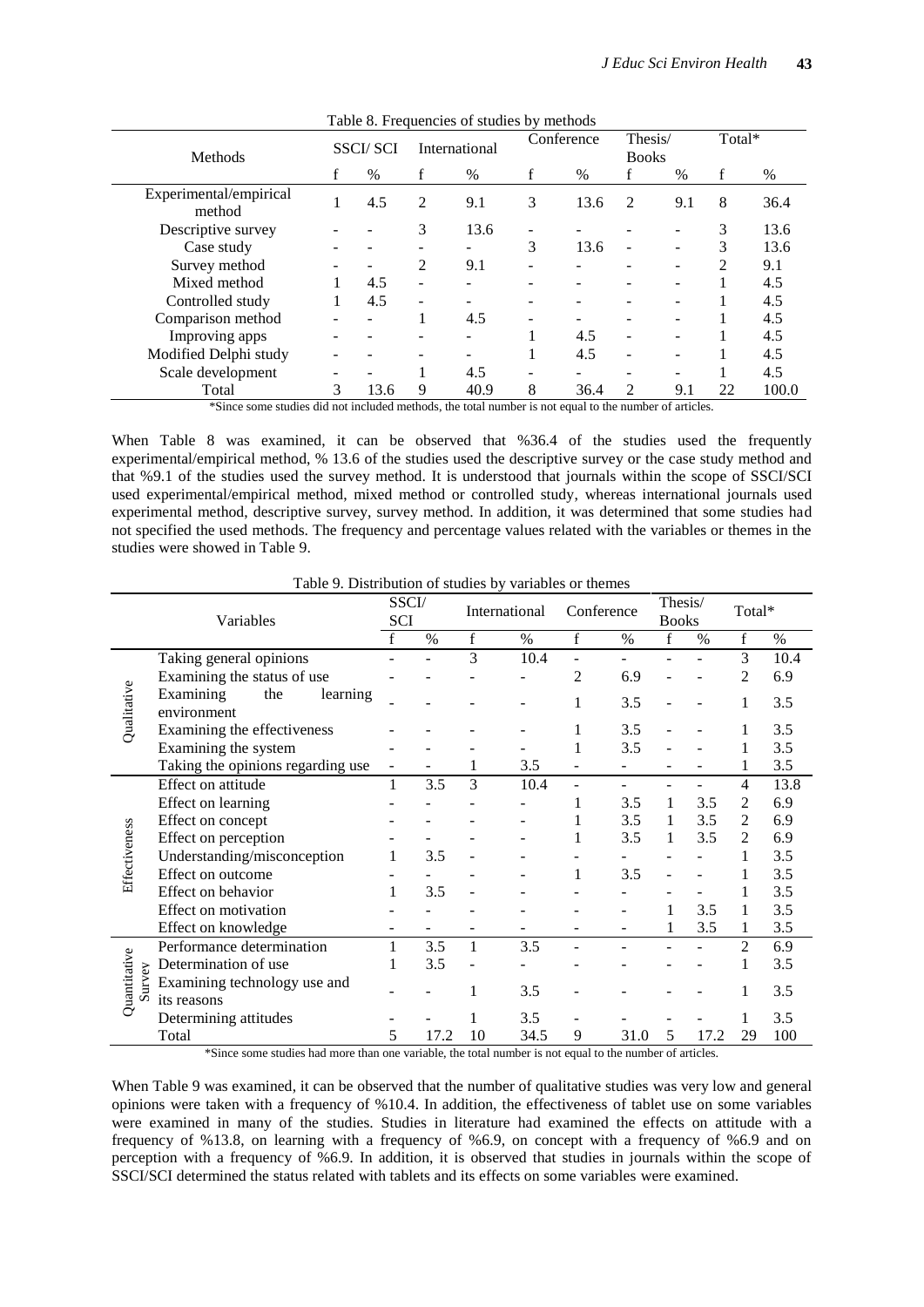| Lable 10. Frequencies of studies by number of samples |  |                 |                          |               |               |            |                          |                          |    |        |
|-------------------------------------------------------|--|-----------------|--------------------------|---------------|---------------|------------|--------------------------|--------------------------|----|--------|
| Number of Samples                                     |  | <b>SSCI/SCI</b> |                          | International |               | Conference |                          | Thesis/<br><b>Books</b>  |    | Total* |
|                                                       |  | $\frac{0}{0}$   |                          | $\%$          | $\frac{0}{0}$ |            |                          | $\%$                     |    | %      |
| $0 - 30$                                              |  | 4.6             | $\overline{\phantom{0}}$ | -             |               | 9.1        | $\overline{\phantom{a}}$ | -                        |    | 13.6   |
| $31 - 100$                                            |  | 4.6             | 3                        | 13.6          | 4             | 18.2       | $\overline{\phantom{a}}$ | $\overline{\phantom{0}}$ | 8  | 36.4   |
| 101-200                                               |  | 9.1             | 4                        | 18.2          | 2             | 9.1        | $\overline{\phantom{a}}$ |                          | 8  | 36.4   |
| 201 and more than                                     |  |                 |                          | 9.1           | -             | -          |                          | 4.6                      | 3  | 13.6   |
| Total                                                 |  | 18.2            | q                        | 40.9          | 8             | 36.4       |                          | 4.6                      | 22 | 100.0  |

The data related with the numbers of study groups or samples in the analyzed studies showed in Table 10 while Table 11 contained data related with type.

\*Since some studies did not give number of samples, the total number is not equal to the number of articles.

| Table 11. Frequencies of studies by type of samples |  |                 |                |               |                             |                          |                          |      |        |       |
|-----------------------------------------------------|--|-----------------|----------------|---------------|-----------------------------|--------------------------|--------------------------|------|--------|-------|
|                                                     |  | <b>SSCI/SCI</b> |                | International |                             | Conference               | Thesis/                  |      | Total* |       |
| Type of Samples                                     |  |                 |                |               |                             |                          | <b>Books</b>             |      |        |       |
|                                                     |  | $\%$            |                | $\%$          |                             | $\%$                     |                          | $\%$ |        | $\%$  |
| <b>Student</b>                                      |  | 4.2             | $\overline{4}$ | 16.7          |                             | 20.8                     | $\mathcal{D}$            | 8.3  | 12     | 50.0  |
| Pre-service teacher                                 |  | 8.3             | 3              | 12.5          | $\mathcal{D}_{\mathcal{A}}$ | 8.3                      | $\overline{\phantom{a}}$ |      |        | 29.2  |
| Teacher                                             |  | 4.2             |                | 8.3           | $\overline{\phantom{0}}$    |                          |                          | 4.2  | 4      | 16.7  |
| Department**                                        |  |                 |                |               |                             | $\overline{\phantom{0}}$ |                          | 4.2  |        | 4.2   |
| Total                                               |  | 16.7            | Q              | 37.5          |                             | 29.2                     | 4                        | 16.  | 24     | 100.0 |

\*Since some studies did not give type of sample, the total number is not equal to the number of articles.

\*\* Department includes teacher(s) and his/her classroom(s).

When the study group and samples in the studies were examined, it was observed that the frequency of studies published in SSCI journals carried out with 0-30 or 31-100 people was %4.6 whereas the frequency of studies carried out with 101-200 was %9.1. Whereas the frequency of studies carried out with 101-200 people and published in international journals was %18.2 and the frequency of studies carried out with 31-100 people was %13.6. In general, it can be observed that the frequency of working with 31-100 participants was %36.4 frequently and that the frequency of working with 101-200 participants was %36.4. In the sample types, studies in SSCI scope were carried out with pre-service teachers with a frequency of %8.3. The frequency of studies published in international journals carried out with students was %16.7, the frequency of studies carried out with pre-service teachers was %12.5. The frequency of studies carried out with teachers was %8.3 and the frequencies for students and pre-service teachers in conferences were %20.8 and %8.3 respectively. In this regard, studies were generally carried out with students with a frequency of %50.0 whereas the frequency of studies carried out with pre-service teachers was %29.2. The values related with frequencies and percentages related with data acquisition instruments can be seen in Table 12.

|  | Table 12. Frequencies of studies by type of instruments |
|--|---------------------------------------------------------|

|                       | <b>SSCI/SCI</b><br>International |               |                          | Conference | Thesis/                  |               | Total                        |                          |                |       |
|-----------------------|----------------------------------|---------------|--------------------------|------------|--------------------------|---------------|------------------------------|--------------------------|----------------|-------|
| Type of Samples       |                                  |               |                          |            |                          |               | <b>Books</b>                 |                          |                |       |
|                       | f                                | $\frac{0}{0}$ | f                        | $\%$       | f                        | $\frac{0}{0}$ | f                            | $\%$                     | f              | $\%$  |
| Likert type scale     | $\overline{2}$                   | 4.3           | 5                        | 10.6       | 3                        | 6.4           | 1                            | 2.1                      | 11             | 23.4  |
| Questionnaire         | 2                                | 4.3           | $\overline{2}$           | 4.3        | 3                        | 6.4           | $\qquad \qquad -$            |                          | 7              | 14.9  |
| Open ended question   |                                  |               | 3                        | 6.4        | $\overline{2}$           | 4.3           | 1                            | 2.1                      | 6              | 12.8  |
| Multiple choice test  |                                  | 2.1           | 1                        | 2.1        | $\overline{2}$           | 4.3           | 2                            | 4.3                      | 6              | 12.8  |
| Observation           |                                  | 2.1           | 2                        | 4.3        | 1                        | 2.1           | $\qquad \qquad \blacksquare$ | $\overline{\phantom{0}}$ | $\overline{4}$ | 8.5   |
| Closed ended question |                                  |               | 3                        | 6.4        | ۰                        |               | ۰                            |                          | 3              | 6.4   |
| Interview             |                                  |               | 1                        | 2.1        | 2                        | 4.3           | $\qquad \qquad -$            |                          | 3              | 6.4   |
| Puzzle                |                                  |               |                          |            | 1                        | 2.1           | ۰                            |                          | 1              | 2.1   |
| Video recording       |                                  |               |                          |            |                          |               | 1                            | 2.1                      |                | 2.1   |
| Online homework       |                                  | 2.1           | $\overline{a}$           |            |                          |               |                              |                          |                | 2.1   |
| Standard exam         |                                  | 2.1           | $\overline{\phantom{a}}$ |            | ۰                        |               | -                            | -                        |                | 2.1   |
| Rubric                |                                  | 2.1           | $\overline{\phantom{a}}$ |            | $\overline{\phantom{0}}$ | -             | ۰                            | $\overline{\phantom{a}}$ |                | 2.1   |
| Reflective note       |                                  |               |                          |            | 1                        | 2.1           | ۰                            | $\overline{\phantom{a}}$ |                | 2.1   |
| Drawing               |                                  |               | 1                        | 2.1        |                          |               | -                            | $\overline{\phantom{a}}$ | 1              | 2.1   |
| Total*                | 9                                | 19.1          | 18                       | 38.3       | 15                       | 31.9          | 5                            | 10.6                     | 47             | 100.0 |

\*Since more than one data collection tool was used in some studies, the total number is not equal to the number of articles.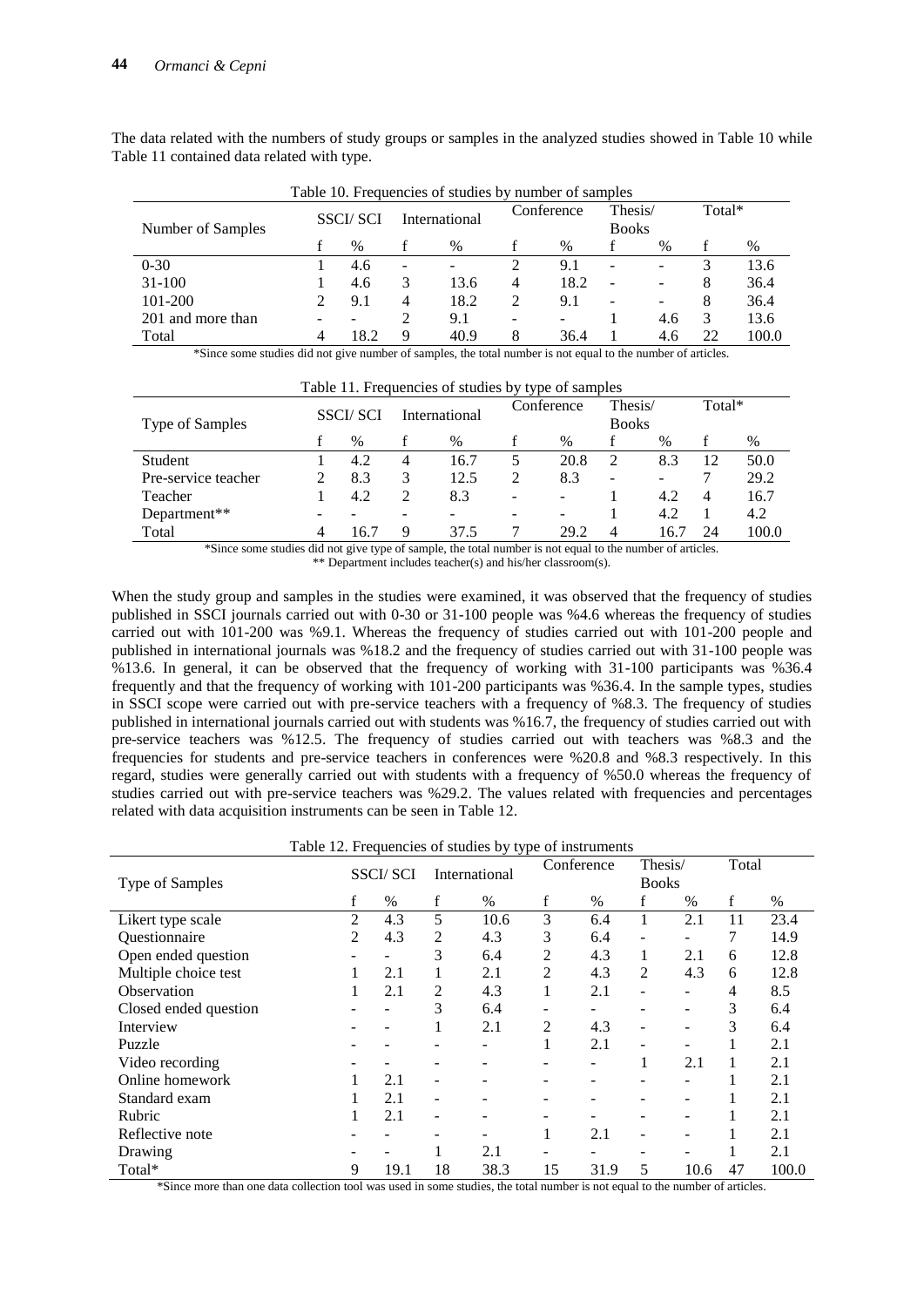The frequencies of instruments in the studies carried out were %23.4, %14.9, %12.8 in likert type scale, questionnaire, open ended question or multiple-choice test respectively. It was observed in the carried out studies within the scope of SSCI that the frequencies were %4.3 for likert type scale or questionnaire and %2.1 for multiple-choice test, observation, online homework, standard exam or rubric. When the international studies were examined, it was observed that the frequency of likert type scale was %10.6 and the frequency for open ended question or closed ended question data acquisition instruments was %6.4. The frequency and percentage values for applications used in tablet applications in science education showed in Table 13.

| I able 13. Frequencies of studies by application  |    |       |
|---------------------------------------------------|----|-------|
| Application                                       | f  | $\%$  |
| Windows Journal                                   | 2  | 8.7   |
| <b>DyKnow Vision software</b>                     | 2  | 8.7   |
| Classroom presenter                               | 1  | 4.4   |
| Classroom management system                       | 1  | 4.4   |
| Ubiquitous presenter                              | 1  | 4.4   |
| Clickers                                          | 1  | 4.4   |
| InkSurvey                                         | 1  | 4.4   |
| Case method teaching material manga (web browser) | 1  | 4.4   |
| Case method teaching material manga (e-book)      | 1  | 4.4   |
| Power point                                       | 1  | 4.4   |
| Youtube                                           | 1  | 4.4   |
| GearSketch learning environment                   | 1  | 4.4   |
| The App CLAST                                     | 1  | 4.4   |
| The online labs (OLabs)                           | 1  | 4.4   |
| SimPad                                            | 1  | 4.4   |
| One-Note                                          | 1  | 4.4   |
| <b>Input Panel</b>                                | 1  | 4.4   |
| Tegrity lecture capture panle                     | 1  | 4.4   |
| <b>Sapling Learning</b>                           | 1  | 4.4   |
| SolarWalk app                                     | 1  | 4.4   |
| Educreations                                      | 1  | 4.4   |
| Total*                                            | 23 | 100.0 |

Table 13. Frequencies of studies by application

\*Since some studies did not give applications, the total number is not equal to the number of articles.

Standard applications for tablets had been used in some studies in literature whereas applications developed by the researchers had been used in others and relevant studies had been carried out for these. It was observed that the frequencies of Windows Journal and DyKnowVisionsoftware were both %8.7 in the studies using tablet applications. In addition, it can be observed that applications such as Classroompresenter, InkSurvey, Case method teaching material manga, TheApp CLAST are used with a frequency of %4.4.

The frequency and percentage values related with the concepts of science examined during tablet studies in science education showed in Table 14. Whereas the images in studies related with science concepts were indicated in Figures 1 and 2.

| Table 14. Flequencies of studies by science concept |   |       |
|-----------------------------------------------------|---|-------|
| Science Concept                                     |   | $\%$  |
| Electricity                                         | 3 | 17.1  |
| Chemistry concept / course                          | 2 | 11.8  |
| Biological course/lab                               | 2 | 11.8  |
| Physical concept/course                             | 2 | 11.8  |
| Magnetism                                           |   | 5.9   |
| Atomic physics                                      |   | 5.9   |
| Gear and chain systems                              |   | 5.9   |
| Climate                                             |   | 5.9   |
| Science laboratory                                  |   | 5.9   |
| Science course                                      |   | 5.9   |
| Solar environment                                   |   | 5.9   |
| Kinetic theory of gases                             |   | 5.9   |
| Total*                                              |   | 100.0 |

| Table 14. Frequencies of studies by science concept |  |
|-----------------------------------------------------|--|
|                                                     |  |

\*Since some studies did not give science concepts, the total number is not equal to the number of articles.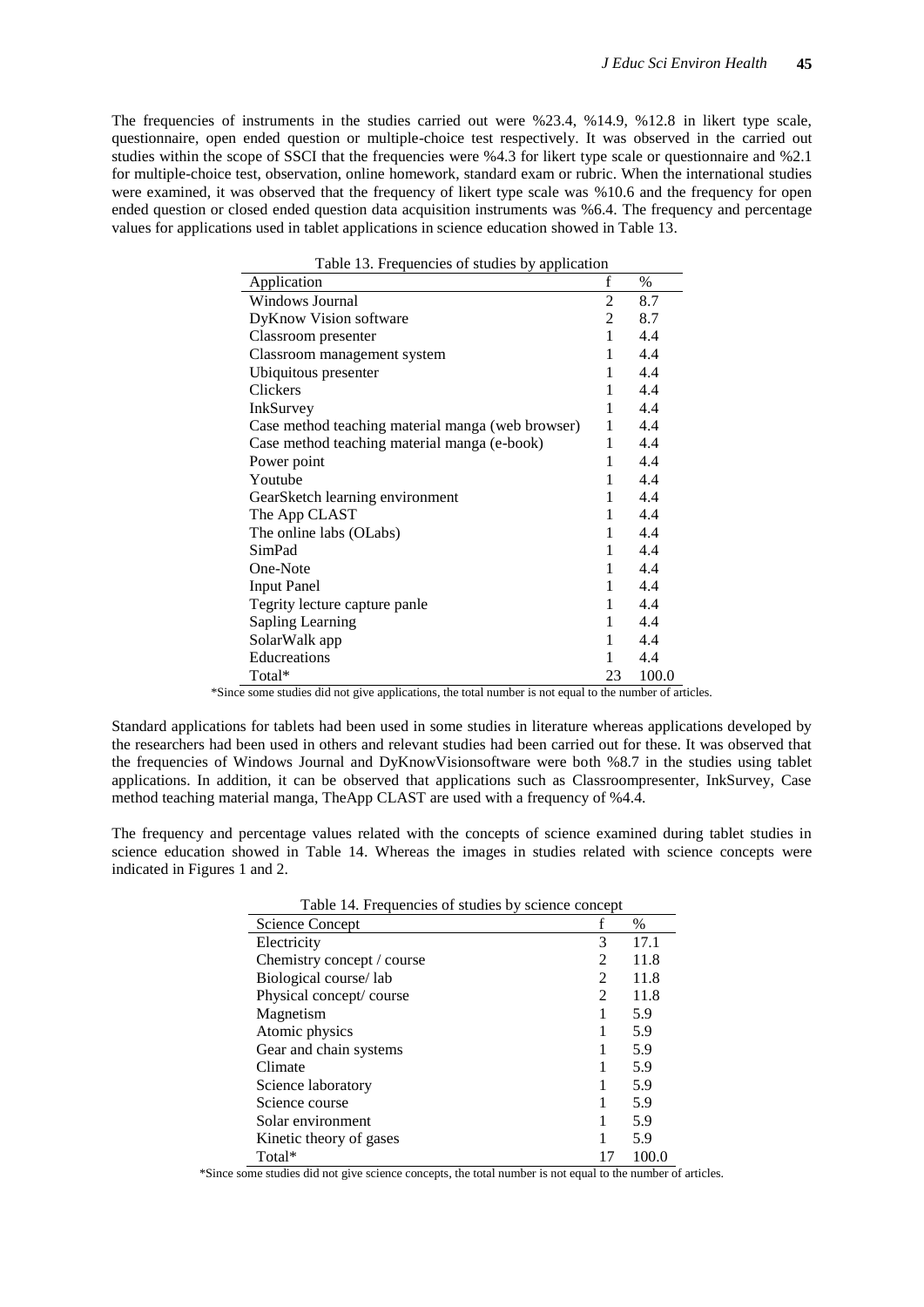

Figure 1. A screen shot from the teaching process of electricity and magnetism (Antimirova & Milner-Bolotin, 2010)



Figure 2. A screenshot from the teaching process of Gear and chain systems topic (Leenaars, vanJoolingen, Gijlers & Bollen, 2012)

As seen in Table 14, it can be observed that the tablets had been used in science education with a frequency of %17.1 for the electricity topic, %11.8 during chemistry concepts/course, %11.8 during biology lesson/laboratory and %11.8 during physics classes. In addition, it can be observed that studies had been carried out on topics such as magnetism, atomic physics, gear and chain systems. Of these, the screen shots related with the teaching processes of electricity and gear and chain system were given in Figures 1 and 2. However, in some of the studies indicated that done in science labs or science class, it did not focus on a science subject. In addition, some of the qualitative (such as taking general opinions) and survey (determining attitudes) studies could not focus on a certain science concept and thus they could not be examined regarding to this variable.

#### *4. What are the results of the studies regarding of tablets in science education?*

The frequency and percentage values related with the results acquired from studies carried out on tablet use in science education was presented in Table 15.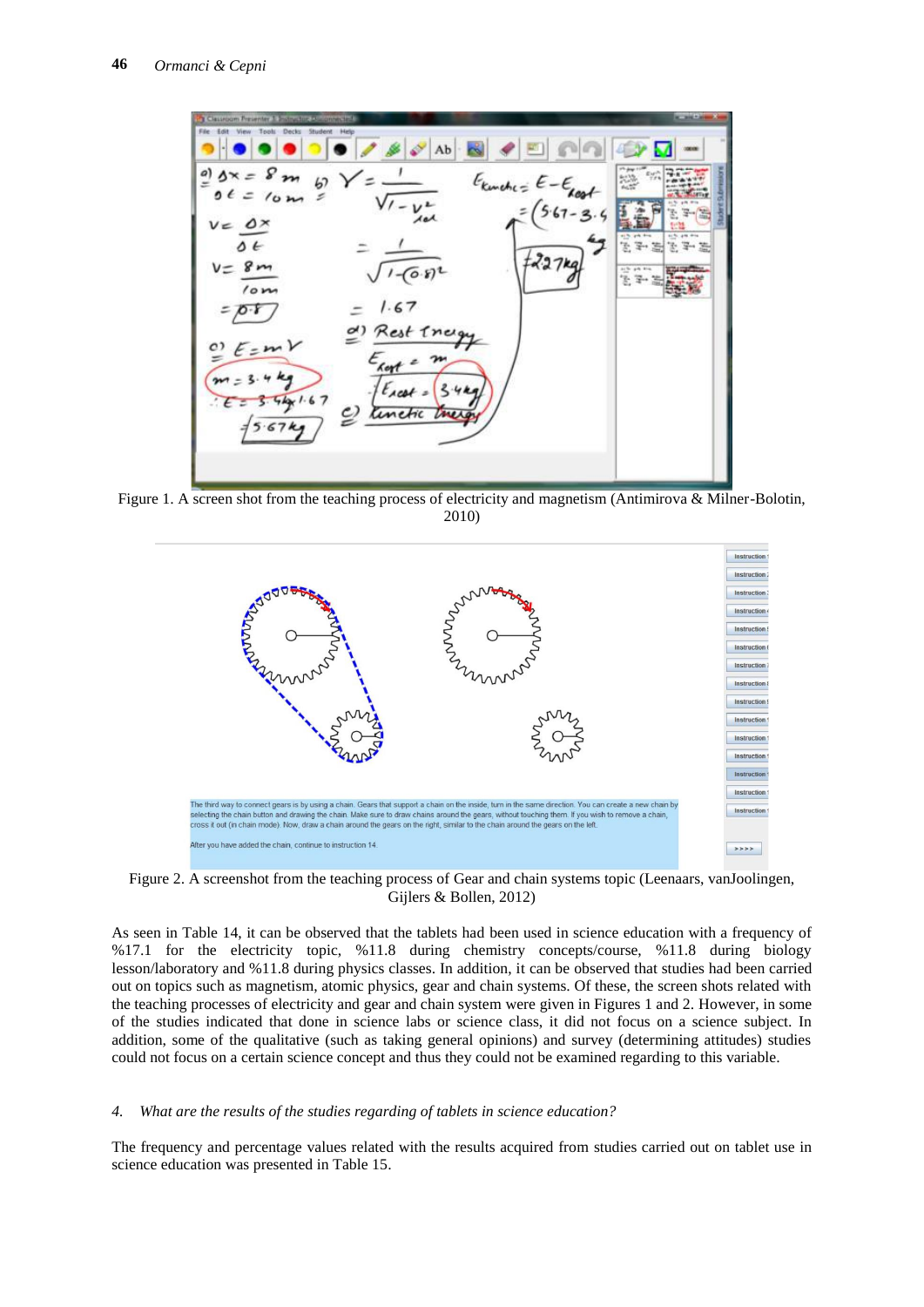|            | Results                                            |                |       |    |       |  |
|------------|----------------------------------------------------|----------------|-------|----|-------|--|
| Theme      | Code                                               | $\mathbf f$    | $\%$  | f  | %     |  |
|            | Helps learning                                     | 3              | 12.0  |    |       |  |
|            | As an effective learning tool                      | 2              | 8.0   |    |       |  |
| Effect on  | Increases student performance                      | 2              | 8.0   |    |       |  |
| cognitive  | Increases products of learning                     | 2              | 8.0   | 12 | 48.0  |  |
| properties | Increases learning opportunities                   |                | 4.0   |    |       |  |
|            | Having a positive impact on participants           |                | 4.0   |    |       |  |
|            | Increasing learning effectiveness                  |                | 4.0   |    |       |  |
|            | Provides positive attitude towards the use of      | 1              | 4.0   |    |       |  |
|            | technology                                         |                |       |    |       |  |
|            | Increases the attitudes of parents of students who | 1              | 4.0   |    |       |  |
|            | use tablets during lessons                         |                |       |    |       |  |
| Effects on | Positively increases the attitudes towards tablet  | 1              | 4.0   |    |       |  |
| use        | use                                                |                |       | 7  | 28.0  |  |
|            | Use of tablets as note taking devices              | 1              | 4.0   |    |       |  |
|            | Teachers supporting the use of tablets in class    |                | 4.0   |    |       |  |
|            | That e-books are an innovation                     |                | 4.0   |    |       |  |
|            | Establishing a framework for the evaluation of     | 1              | 4.0   |    |       |  |
|            | applications in science education                  |                |       |    |       |  |
| Effects on | Making lessons more fun                            | 2              | 8.0   |    |       |  |
| affective  | Increasing the motivation/interest of students     | $\overline{c}$ | 8.0   | 6  | 24.0  |  |
|            | Ensuring the visualization of complex materials    | 1              | 4.0   |    |       |  |
| properties | Enjoyed by students                                |                | 4.0   |    |       |  |
| Total      |                                                    | 25             | 100.0 | 25 | 100.0 |  |

#### Table 15. Frequencies of studies by results

Table 15 was included data related with the results obtained from the studies on tablet use in science education. It was observed that the acquired data were classified under the subjects of effects on cognitive properties, use and affective properties. It was concluded that the studies help learning with a frequency of %12.0, that they were effective learning tools with a frequency of %8.0, that they increase the student performance with a frequency of %8.0 and increase the learning outcome with a frequency of %8.0. In addition, it was also concluded that it makes lessons more fun due to its effects on affective properties with a frequency of %8.0 and that it increases the motivation/interest of students with a frequency of %8.0.

#### *5. What are the suggestions for researchers, teachers, curriculum developers and policy makers regarding the use of tablets in science education?*

The data related with the suggestions included in studies carried out regarding tablet use in science education was showed in Table 16.

| -------<br>Suggestions                                                                               |   |       |
|------------------------------------------------------------------------------------------------------|---|-------|
| Code                                                                                                 |   | $\%$  |
| Preparation of software that leads and contains ready to use activities                              |   | 11.1  |
| Developing teaching methods that will enable sharing via tablets                                     |   | 11.1  |
| Carrying out studies in which traditional methods are compared with tablet based<br>teaching methods |   | 11.1  |
| Carrying out more studies on higher level and education output                                       |   | 11.1  |
| Carrying out studies to examine how tablets can be used more effectively                             |   | 11.1  |
| Increasing the number of studies that acquire data via various other methods                         |   | 11.1  |
| Modifying the applications used                                                                      |   | 11.1  |
| Carrying out studies which examine the effects of applications developed                             |   | 11.1  |
| Carrying out studies with a greater number of participants                                           |   | 11.1  |
| Total*                                                                                               | Q | 100.0 |

| Table 16. Frequencies of studies by suggestions |  |  |  |  |  |  |  |
|-------------------------------------------------|--|--|--|--|--|--|--|
|-------------------------------------------------|--|--|--|--|--|--|--|

\*Since some studies did not give suggestions, the total number is not equal to the number of articles.

As can be seen from Table 16, it had been stated with a frequency of %11.1 that software that leads and contains ready to use activities should be developed, it had been stated with a frequency of %11.1 that studies should be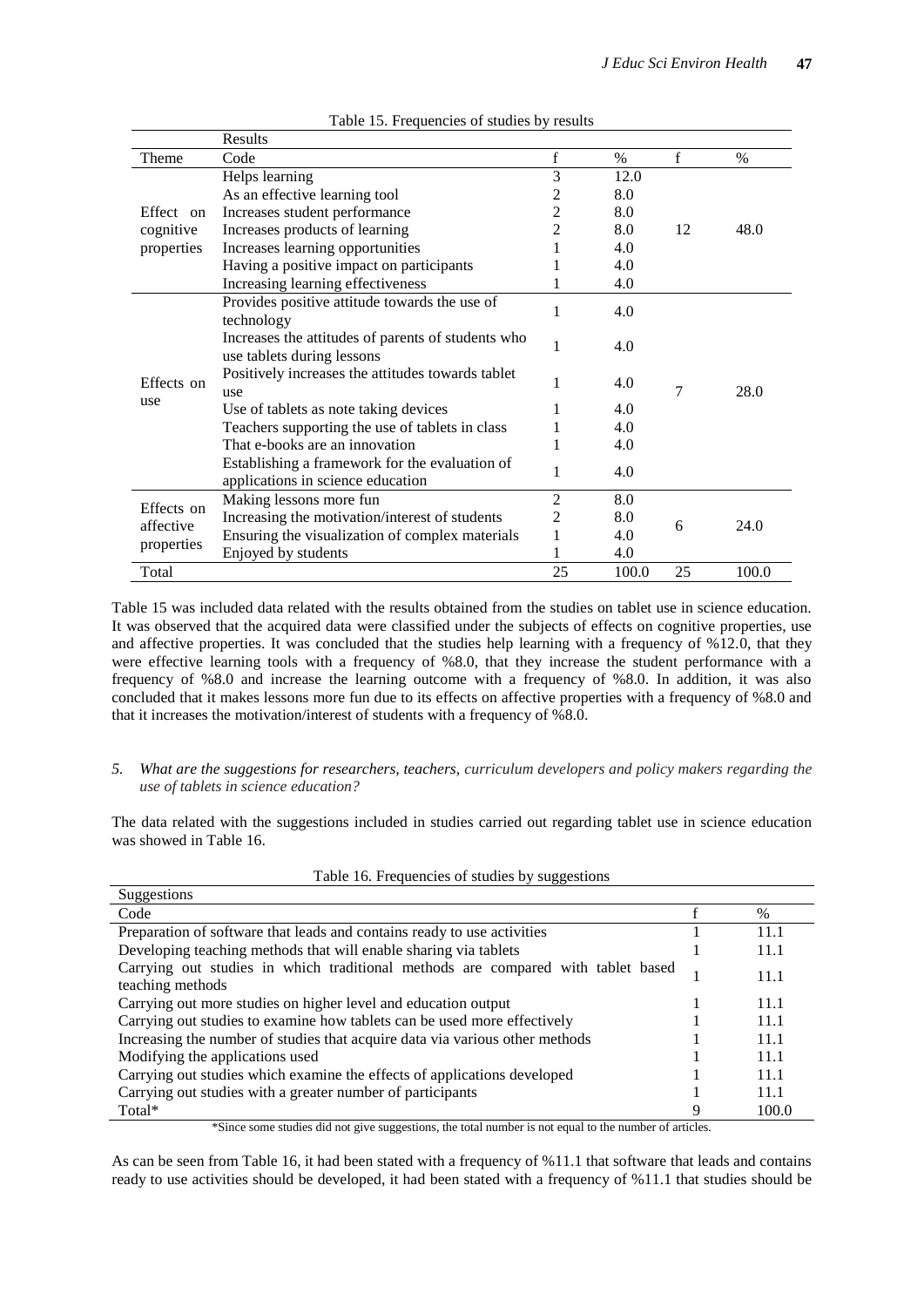carried out in which traditional methods are compared with tablet based teaching methods and it had been stated with a frequency of %11.1 that studies should be carried out that examine how tablets can be used more effectively.

## **Discussion and Conclusions**

According to the results obtained from the study, it is observed that 25 studies carried out related with tablet use in science education. Only four of these studies published in Computers & Education, Advances in Physiology Education and Journal of Chemical Education which were included in the SSCI/SCI scope. It was understood that the other studies generally published in international journals or presented at conferences. When journals and conferences were examined, it was observed that they were related with presenting and discussing new educational environments, best practices and case studies on innovative technology-based learning strategies, presenting activities, laboratory experiments, instructional methods and pedagogies. In addition, it was stated in journals and conferences that the objective was to develop the understanding of learning and teaching starting from pre-school to higher education and to contribute to the betterment of education. In this regard, it can be stated that the studies published in relevant journals or conferences. However, when the journals in which the studies published are examined, it is understood that in general they were the journals that focus more on education or science education. On the contrary, very few studies observed in technology focused journals related with tablet use in science education. In this regard, it was thought that more studies should be carried out related with tablet use in science education which aim to be published in technology focused and science education related publications. In addition, when the studies were examined it was observed that only four of the studies published in SSCI/SCI scope international journals. In this regard, it was understood that the number of studies on tablet use in science education was low in important journals surveyed via international databases. However, it was thought that this was more related with difficulties of publishment in SSCI/SCI scope international journals rather than being related with the topic itself. Olkun (2006) stated in a study that the two most important obstacles facing those who wish to publish in international scientific journals were their language proficiencies – their lack of being able to write in a scientific style and the fact that their research topics selected from among outdated or insignificant topics. When it was considered that tablet use in science education was a novel topic, it was thought that important publications can be carried out which can be published in important journals cited in indexes.

Studies related with tablet use in science education started to be carried out in 2007 that the number of studies increased to reach four in 2012 whereas nine studies were carried out in 2013. In this regard, it can be stated that parallel to the rapid advancements in technology, the number of studies had increased related with tablet use in science education. When we looked at 2014, it can be observed that there were six studies. This was thought that journals had not completed all their issues in 2014 and that conferences had not been carried out. In addition, it was observed as a result of the analyses made that 25 articles had been found. When a quantitative evaluation was made, it can be stated that the number of studies on tablet use in science education was very low. However, it was thought as a result of the studies carried out that the number of studies in this field had increased rapidly in 2013 and that they have continued to increase over time accordingly. In addition, even though studies on tablet use in science education examined, it was thought that some studies had not been reached. Because it was observed that in some studies the names of special applications used in tablets are used instead of the term tablet. In their study Looi, Chen and Ng (2010) used Group Scribbles in the science classroom and examined the learning effectiveness collaborative activities. They used Tablet PCs, but this word was not used title or keywords. Despite the use of tablets in some studies in the literature, the titles include general terms such as mobile devices or mobile learning environment. Liu, Lin and Paas (2014) examined the effects of prior knowledge on learning in a mobile learning environment about plant leaf morphology for primary school. Furió, González-Gancedo, Juan, Seguí and Costa (2013) presented an educational game for an iPhone and a Tablet PC about the water cycle. In this regard, there can be said that these and similar studies were related to the use of tablets in science education. In the review of study which the use of tablets in science education, we could not be reached to some studies. Because when it was looked at topics or keywords in the study, tablet or other mobile devices were being used which was not understood. When both the large number of applications used with tablets and the presence of many tools in mobile devices were considered, it was not possible to scan all applications and this was among the limitations of the study. In addition, it was known that the daily use of tablets and in parallel the use of tablets in educational environments started quite recently. Similarly, Ozkale and Koc (2014) asserted in their studies that there was a significant increase in the popularization of tablet computers starting with 2010 and beyond, but the number of studies examining the results of tablet computer use for educational purposes was almost rare. Accordingly, it was normal that the number of studies related with tablet use in science education was low.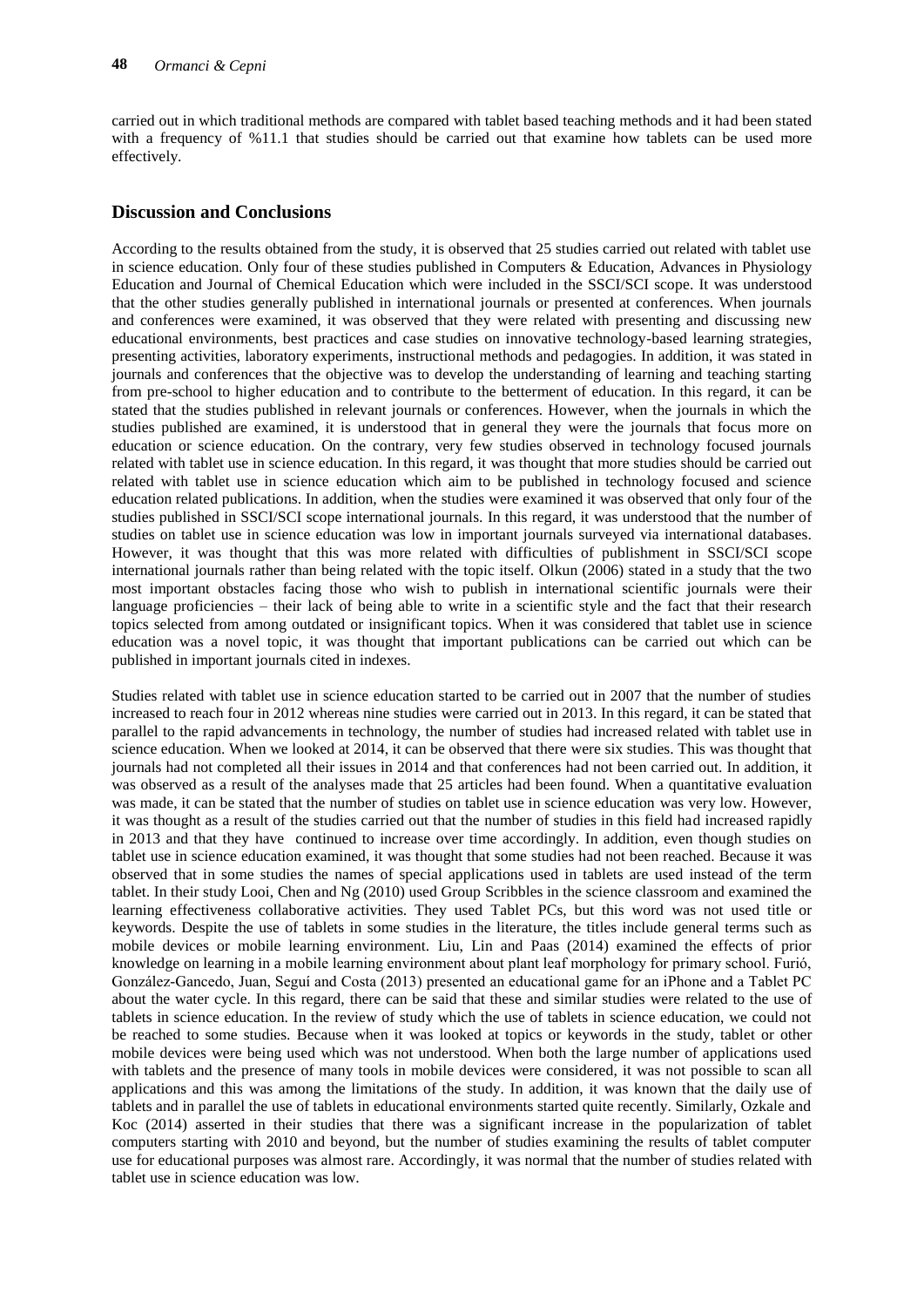As a result of the analyses carried out, it was observed that the authors made publications generally as one, two or three authors. Bacanak, Degirmenci, Karamustafaoglu and Karamustafaoglu (2011) carried out a study in which they examined the articles on science education regarding the number of authors in which they concluded that 2/3 of the studies have one or two authors. In this regard, it can be concluded that the studies were generally carried out with a smaller number of authors. It was observed as a result of the analysis carried out that the highest number of studies on tablet use in science education were carried out in Turkey and United States followed respectively by Canada, United Kingdom and Japan. It can be stated that this was because of technology supported applications started to be incorporated in the education policies of the countries which in parallel had led to the increased use of tablet use in classrooms. Many projects was carried out in recent years in the world and in Turkey which were related with the integration of technology to education and many projects was applied in the USA to spread the use of technology at the national and state level (Pamuk, Cakir, Ergun, Yilmaz and Ayas, 2013). Reynolds (2011) carried out a study in US in which he stated that in parallel with the popularity of tablets and smart phones, they carried out a study putting forth that they reach %20 of the university students until the end of 2012. Whereas in Turkey, the FATIH Project anticipates the provision of laptops, LCD panel, interactive board and internet infrastructure to ensure that information technologies appeal to a greater number of senses in the learning-teaching process in order to enhance technology used at schools and to ensure the equality of opportunity in education (FATIH 2013). In this regard, it was observed that schools and educational environments have been carried out projects related with the use of technology and tablets. It can be stated in parallel that the number of studies was greater on tablet use in these countries. However, it can also be stated that the number of studies was limited and that there was a need for more studies.

The rationales for studies on tablet use in science education specified as, the fact that the number of tablet related studies was low (Balci, Kenar and Usak, 2013), insufficiency of tablet related materials for teachers (Egusa et al., 2014), popularization of tablet use in education (Daikoku, Funaoi, Kusunoki, Takenaka and Inagaki, 2013) and the increase of student learning as a result of tablet use (Director and Hrepic, 2007). It can be seen in the stated rationales that in general the insufficiency in the field was emphasized. Ozkale and Koc (2014) underlined that scientific studies that examine the use of tablets in educational environments in Turkey as well as their educational potential had increased with the FATIH project but also added that the number of studies was still limited. In this regard, it was quite normal to state the insufficient number of studies on tablet use in science education as a rationale for conducting studies in this field. Whereas six of the rationales put forth in the studies were related with science, rationales regarding tablet use in education had been put forth without establishing a relation with science in 10 studies. When it was considered that all the studies carried out are related with tablet use in science education, the rationales should be related not only with tablet use in education but also with the nature of science as well. In addition, some studies did not include these at all which can be specified as a shortcoming of these studies with regard to their value. In this regard, it was thought that when writing down the studies related with tablet use in science education, stating the rationales and relating tablet use with science will increase the quality of the studies carried out.

It was determined as a result of the studies carried out that the objectives of the studies carried out on tablet use in science education were examination of the effects of tablets on the student (Morris, Ramsay and Chauhan, 2012), on student performance (Pryor and Bauer, 2008) and the examination of the effectiveness of tablet material (Daikoku et al., 2013). In addition, there were also studies in the relevant literature in which opinions of teachers related with tablets were taken (Dasdemir, Cengiz, Uzoglu and Bozdogan, 2013), which aim to develop tablet applications (Erhart, 2013) and which examine the attitudes of students regarding technology in tablet applications (Kenar, Balci and Gokalp, 2013). When the objectives of the studies were examined, it can be observed that studies generally carried out to examine the effects of tablets on student performance, success, attitude, learning gains or outputs. In this regard, it can be stated that the studies focused only on cognitive properties and attitude. Even though there were many variables which studies by can be establishing a relation between science and technology (tablets, smartboards etc.), no studies were determined which examine the effects of tablet use on different variables such as entrepreneurship, knowledge and communication skills. In addition, it can be stated as a result of the analyses carried out that there were studies which aim to develop tablet applications. It was considered that these studies were important for the field and that the tablet applications which will be developed by establishing a relation between science education and tablets will be important for school managers, teachers, teacher candidates and students. It can be stated that such studies will be important for the field.

It was observed that experimental/empirical method (Nedungadi, Raman and McGregor, 2013; Pryor and Bauer, 2008; Schneps, Ruel, Sonnert, Dussault, Griffin and Sadler, 2014), descriptive survey (Dasdemir et al., 2013), case study (Egusa et al., 2014; Price and De Leonce, 2008) and survey method (Kucukaydin, Bozdogan and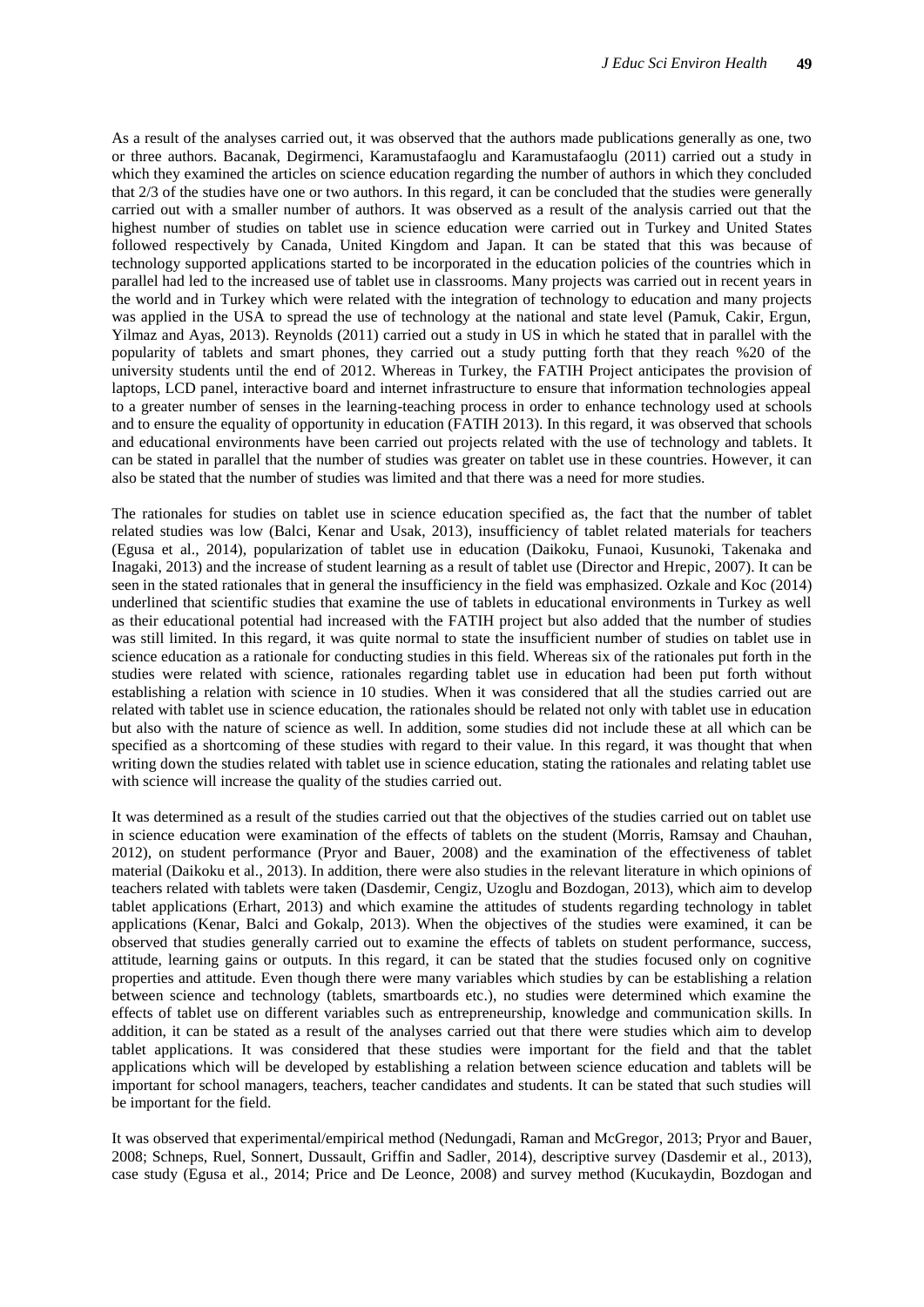Ozturk, 2014) was used in studies on tablet use in science education. In addition, it was also understood that experimental/empirical method, mixed method and controlled study was used in SSCI/SCI scope journals, whereas experimental method, descriptive survey, survey method was used in international journals. It can be expressed as a result of the analyses that the number of qualitative studies was very low and these are the studies in which general opinions required regarding tablets. In addition, it was observed in many studies that the effectiveness of tablet use examined on different variables such as attitude, learning, concept and perception. In this regard, it was thought that long-term qualitative studies should also be carried out in addition to studies using experimental design which examine the effectiveness with regard to certain variables.

When the study group and sample groups in studies on tablet use in science education were examined, it was observed that 0-30, 31-100 and 101-200 people had been used in SSCI scope journals. Whereas the number of participants for articles published in international journals varies between 101-200, 31-100 or 201 and above. In this regard, it was normal to work with a greater number of participants if it is considered that the studies were more quantitative. When the sample group types was examined, it was observed that teacher candidates was preferred in studies published in SSCI scope journals, whereas students and teacher candidates was preferred for studies published in international journals and students were used for conferences. In general, it can be said that studies carried out with students and teacher candidates. This was since the studies to examine the effects of tablet applications in science education on the students or the examination of student related issues. In addition, it can be stated that there is need for a greater number of studies with a wider scope which will be carried out with students and teachers.

It was observed as a result of the analyses carried out that the data acquisition tools used in the studies were likert type scale (Olsson, 2013), questionnaire (Green, Hechter, Tysinger and Chassereau, 2014; Revell, 2013; Slough, Erdogan, Cavlazoglu, Wakefield and Akgun, 2012), open ended question (Kucukaydin et al., 2014) and multiple choice test (Pryor and Bauer, 2008). Likert type scale, questionnaire, observation, multiple-choice test, rubric, online homework or standard exam was used in studies carried out within the scope of SSCI. Whereas it was observed that likert type scale, open ended question or closed ended question was used as data acquisition tools in international studies. As stated by Simsek et al. (2009), it can be stated that the reason for the preference of surveys, tests and scales was the fact that survey studies carried out more within the scope of quantitative paradigms. In this regard, likert type scale, multiple choice test and questionnaire was used even though the studies were mainly quantitative. On the other hand, it was understood that the number of studies was quite low in which various methods such as observation and interview were used which were mainly used in qualitative studies.

It was determined as a result of the analyses carried out that in some of the studies examined standard tablet applications that come with the tablets was used, whereas in others tablet applications developed by the researchers was preferred and studies was carried out accordingly. Windows Journal (Antimirova and Milner-Bolotin, 2010; van Oostveen, Muirhead and Goodman, 2011) and Dy Know Visionsoftware (Director and Hrepic, 2007; Hrepic and Miller, 2009) applications was preferred in tablet applications used studies. In addition, it was also observed that applications were used such as Classroompresenter, InkSurvey, Case method teaching material manga, TheApp CLAST (Macario, Cattadori, Bianchi, Zattin and Talarico, 2013), Educreations (Lehtinen and Viiri, 2014).. In this regard, it can be stated that it would be suitable to developed applications which can be used in science education or to carry out studies by establishing the relationships between existing applications and science. It was determined as a result of the study carried out that tablets used most extensively for the electricity subject as well as in chemistry concepts/course, physics concepts/course, physics lessons and biology lessons/laboratory. In addition, it was also observed that there are studies on the use of tablets in laboratory classes as well. This was thought that simulations and animations were used more extensively for such topics or during laboratory courses. In addition, when the analyzed studies were examined, it was observed that research studies carried out in physics, chemistry and biology lessons but that these were not subject based studies. In this regard, when it was considered that there were tablet applications suited for each topic; it was very likely for studies to be carried out on all topics.

When the main results acquired from the study on tablet use in science education were examined, it was concluded that tablets help learning with regard to cognitive features (Kucukaydin et al., 2014), that it was an effective learning tool (Egusa et al., 2014), that it increases student performance (Leenaars et al., 2012) and that it increases learning outputs (Hrepic and Miller, 2009). As can be understood, the use of tablets in science education made positive contributions to the learning of students. In addition, it was also concluded that tablets make the lessons more fun due to their effects on cognitive properties (Uzoglu and Bozdogan, 2012) thus increasing the motivation/interest of students (Dasdemir et al., 2013). It can be put forth that the interest of technology age individuals increase with tablet use and that a more entertaining classroom environment was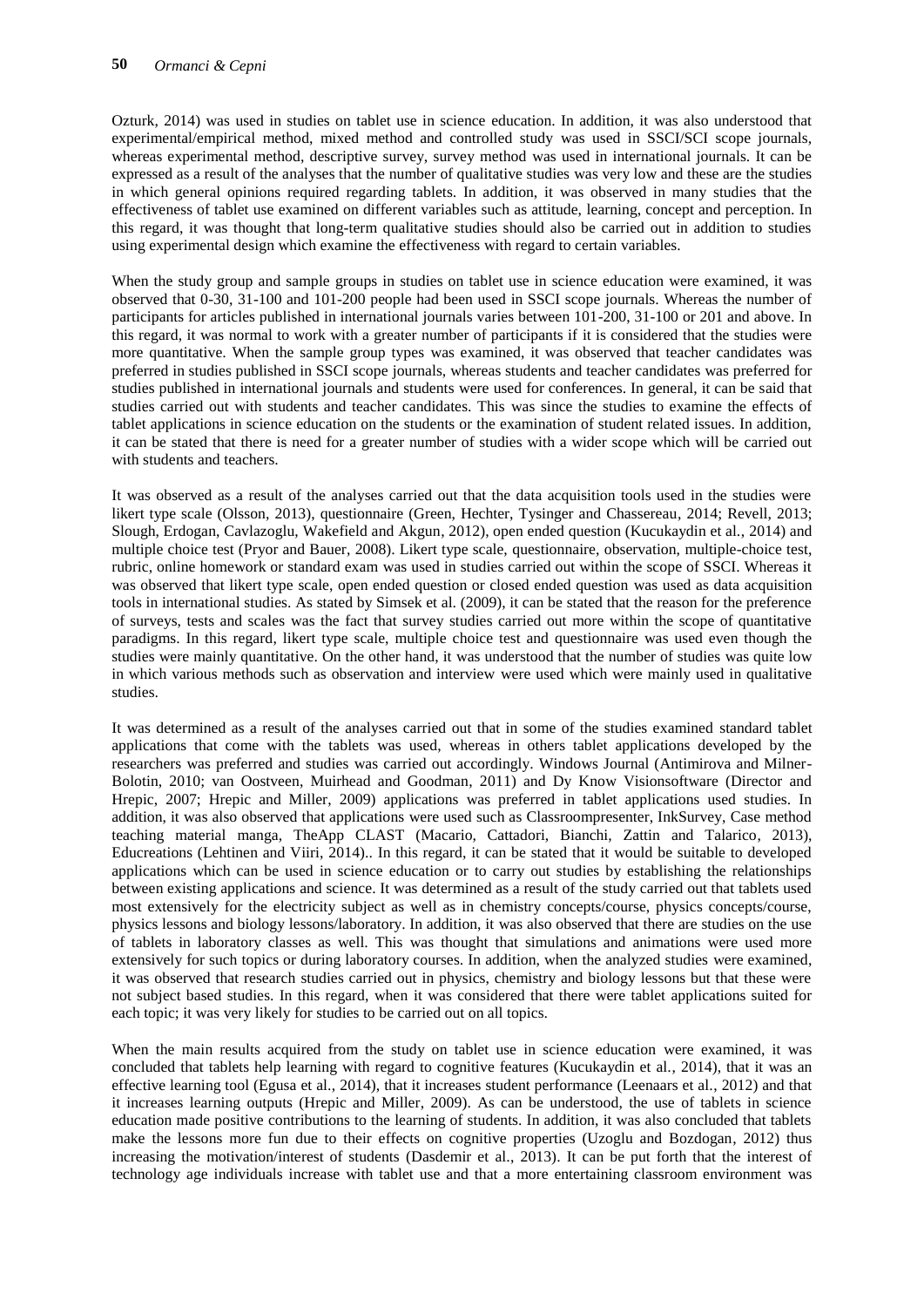attained. It was suggested as a result of the analyses made with regard to tablet use that guiding software"s should be developed which contain ready activities (Ozdemir and Bozdogan, 2014), that studies should be carried out which compare traditional methods of teaching with tablet based teaching (Erhart, 2013) and that methods for increasing the effectiveness of tablets should be examined (Leenaars et al., 2012).

## **Recommendations**

When studies on the use of tablets in science education were examined, it was observed that the use of computers, smartboards and tablet applications increase along with technological advancements and that studies related with these topics were being carried out. However, it can be stated that the number of such studies was limited and that there were many gaps in the field which should be filled with further studies. It was understood that the studies carried out with regard to tablet use in science education were mostly experimental and that they focus more on cognitive properties and the attitude towards technology. On the contrary, there was a need for studies that examine the effects of tablets on the creativity, entrepreneurship, knowledge and communication skills of students by establishing the relation between science education and tablets. In addition, studies should be carried out which use many data acquisition tools together such as interview, observation and surveys to relate the data acquired as such in order to be able to publish the studies in SSCI scope journals. It can thus be stated that such studies were required for tablet use as well.

It can be stated that there were studies which aim to develop tablet applications among the examined studies. It was thought that these studies were important for teachers, students as well as the researchers in the field. Because the applications that will be developed can be tested by the researchers and applied by the teachers and students thus ensuring the use of different materials during the lessons. In this regard, it was thought that tablet applications that will be developed by relating them with science will be important for the relevant literature and that they will fill wide gaps in the field. It can be suggested to develop tablet applications by establishing relations between science and tablet use and to carry out studies which test these applications.

It was observed that tablet applications were made and their effectiveness was examined in the studies. However, no study was found which examine the effects of tablet use with regard to safety and health. In this regard, it was thought that studies should be carried out which examine the effects of tablet use in classrooms on the health and safety of individuals. In addition, it was thought that it will be important to carry out studies focusing on the provision of individual and tablet interaction.

#### **References**

- Amirnudin, M. T. M. & Sulaiman, H. (2013). Exploring the Use of Tablet Technology as a Teaching Tool at Kolej Matrikulasi Perak. *The 20th National Symposium on Mathematical Sciences: Research in Mathematical Sciences: A Catalyst for Creativity and Innovation*, April, 590-595, Putrajaya, Malaysia.
- Antimirova, T. & Milner-Bolotin, M. (2010). HP Grants for Tablet Technologies in Science Teaching: From Dream to Innovation. *INTED Proceedings*, March, 3432-3443, Valencia, Spain.
- Avraamidou, L. (2008). Prospects for the Use of Mobile Technologies in Science Education. *AACE Journal*, 16 (3), 347-365.
- Bacanak, A., Degirmenci, S., Karamustafaoglu, S. & Karamustafaoglu, O. (2011). Published science education articles in e-journals: Method analysis. *Journal of Turkish Science Education*, 8(1), 119-132.
- Balci, M., Kenar, I. & Usak, M. (2013). The attitudes of students" parents towards tablet pc supported science and technology course. *Turkish Studies - International Periodical for the Languages, Literature and History of Turkish or Turkic,* 8 (8), 1687-1702.
- Calik, M., Ayas, A. & Ebenezer, J. V. (2005). A review of solution chemistry studies: insights into students" conceptions. *Journal of Science Education and Technology*, 14 (1), 29-50.
- Cao, H. (2014). A tablet based learning environment. *arXiv preprint arXiv:1403.6006*.
- Chambers, Z., Chidanandan, A., DeVasher, R., Merkle, L., Minster, M., Mitra-Kirtley, S., ... & Zoetewey, M. (2006). What is Beyond the Laptop Initiative? Perhaps: Tablet Pcs and Dyknow Vision Software*. Frontiers in Education Conference*, October, 36th Annual, 8-13, San Diego, California.

Cepni, S. (2014). *Introduction to research and project work* (7. Printing). Celepler Printing, Trabzon

- Chen, F. & Sager, J. (2011). Effects of tablet pc use in the classroom on teaching and learning processes. *Learning in Higher Education*, 7 (2), 55-67.
- Cicchino, R. & Mirliss, D. (2004). Tablet Pcs: A Powerful Teaching Tool. *World Conference on E-Learning in Corporate, Government, Healthcare, and Higher Education*, 543-548.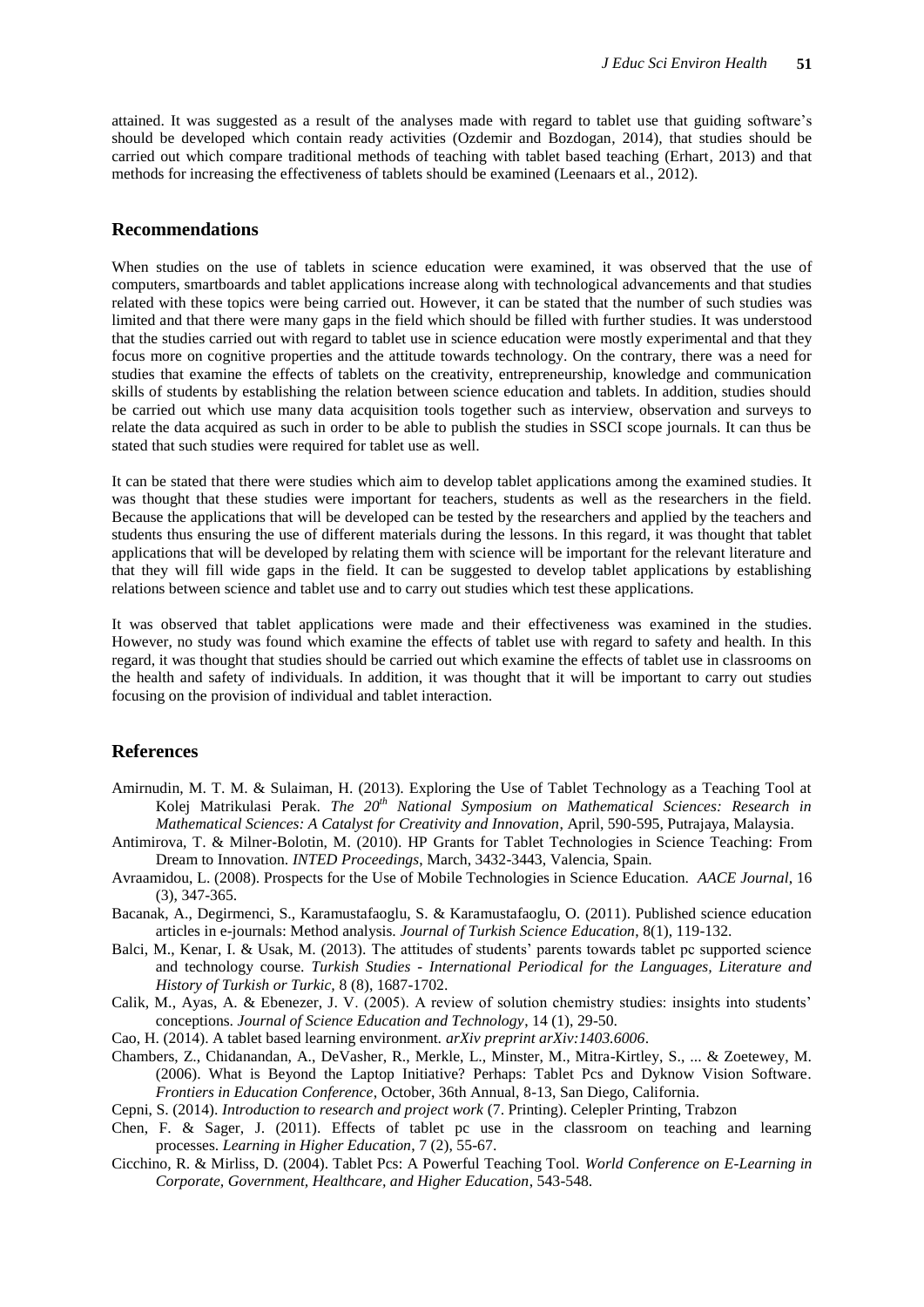- Cuhadar, C. (2014). Information technologies pre-service teachers" acceptance of tablet pcs as an innovative learning tool. *Educational Sciences: Theory & Practice*, 14(2), 741-753.
- Daikoku, T., Funaoi, H., Kusunoki, F., Takenaka, M. & Inagaki, S. (2013). Development and Evaluation of Case Method Teaching Materials Using Manga on Tablet Pcs: A Scene Awareness Entry-Type Trial*. 5th International Conference on computer Supported Education*, May, 557-563, Aachen, Germany.
- Dasdemir, I., Cengiz, E., Uzoglu, M. & Bozdogan, A. E. (2013). Examination of science teachers' opinions related to tablet pcs using in science and technology courses. *Mustafa Kemal University Journal of Social Sciences Institute, 9* (20), 495-511.
- Director, H. & Hrepic, Z. (2007). Using Tablet Pcs to Explore Interactive Learning Environment: Engage Students in Learning*. World Conference on Educational Multimedia, Hypermedia and Telecommunications*, June, 579-586, Vancouver, BC Canada.
- Egusa, R., Funaoi, H., Daikoku, T., Inai, R., Kusunoki, F., Takenaka, M., Terano, T. & Inagaki, S. (2014). Improving the Usability of Manga-on-a-Tablet for Collaborative Learning*. 6th International Conference on Computer Supported Education*, April, 446-451, Barcelona, Spain.
- El-Gayar, O. F., Moran, M. & Hawkes, M. (2011). Students' acceptance of tablet pcs and implications for educational institutions." *Educational Technology & Society*, 14 (2), 58-70.
- Enriquez, A. (2009). Using Tablet Pcs to Enhance Student Performance in an Introductory Circuits Course. *2009 American Society of Engineering Education/Pacific Southwest Section Conference*, San Diego, CA, 19-20.
- Enriquez, A. G. (2010). Enhancing student performance using tablet computers. *College Teaching,* 58 (3), 77- 84.
- Erhart, S. E. (2013). *The creation and utilization of a physical science tablet application in the primary classroom a thesis submitted to the graduate school*. Doctoral dissertation, Ball State University, Indiana.
- FATIH 2013. http://fatihprojesi.meb.gov.tr/tr/icerikincele.php?id=6 (Retrieved from the website on January 24, 2013).
- Furió, D., González-Gancedo, S., Juan, M. C., Seguí, I. & Costa, M. (2013). The effects of the size and weight of a mobile device on an educational game. *Computers & Education,* 64, 24-41.
- Galligan, L., Loch, B., McDonald, C. & Taylor, J. A. (2010). The use of tablet and related technologies in mathematics teaching. *Australian Senior Mathematics Journal,* 24 (1), 38-51.
- Gill, T. G. (2007). Using the tablet pc for instruction. *Decision Sciences Journal of Innovative Education,* 5 (1), 183-190.
- Gorgievski, N., Stroud, R., Truxaw, M. & DeFranco, T. (2005). Tablet pc: A preliminary report on a tool for teaching calculus. *International Journal for Technology in Mathematics Education*, 12 (3), 95.
- Green, L. S., Hechter, R. P., Tysinger, P. D. & Chassereau, K. D. (2014). Mobile app selection for 5th through 12th grade science: The development of the MASS rubric. *Computers & Education,* 75, 65-71.
- Gubacs-Collins, K. & Juniu, S. (2009). The mobile gymnasium: using tablet pcs in physical education. *Journal of Physical Education, Recreation & Dance*, 80 (2), 24-31.
- Hocanın, F. T. & Iscioglu, E. (2014). Use of mobile tablets in the learning environment: Perspective of the computer teacher candidates. *Journal of Educational & Instructional Studies in the World,* 4 (2), 13-17.
- Hrepic, Z. & Miller, K. (2009). Impact of tablet pcs and DyKnow software on learning gains in inquiry-learning oriented course. *The impact of tablet PCs and pen-based technology on education: New horizons*, 65-72.
- Ilyasoglu, U. & Aydin, A. (2014). The effect of computer assisted teaching on the science and technology teacher candidates" achievement in the direct current circuits teaching. *Kastamonu Education Journal,* 22 (1), 223-240.
- Inagaki, T., Nakagawa, H., Murai, M., Shimizu, M., Nakahashi, Y., Uchigaito, T., … & Futaki, S. (2011). What do Interactive Whiteboards and Tablet PCs Bring to a Classroom? *World Conference on Educational Multimedia, Hypermedia and Telecommunications*, June, 406-411, Lisbon, Portugal.
- Kenar, I., Balci, M. & Gokalp, M. S. (2013). The effects of tablet computer assisted instruction on students' attitude toward science and technology course. *Kamla-Raj: International Journal of Educational Sciences,* 5 (3), 163-171.
- Kucukaydin, Z., Bozdogan, A. E. & Ozturk, P. (2014). Secondary school students" views in a village school about the use of tablet computers in science course. *Mevlana International Journal of Education (MIJE),*  4 (2), 53-59.
- Kurnaz, M. A., & Calik, M. (2009). A thematic review of "energy" teaching studies: Focuses, needs, methods, general knowledge claims and implications. *Energy Education Science and Technology Part B: Social and Educational Studies,* 1 (1), 1-26.
- Leenaars, F., van Joolingen, W., Gijlers, H. & Bollen, L. (2012). Drawing-Based Simulation for Primary School Science Education: An Experimental Study of the Gearsketch Learning Environment. *IEEE Fourth International Conference on Digital Game and Intelligent Toy Enhanced Learning*, March 1-8, Takamatsu, Japan.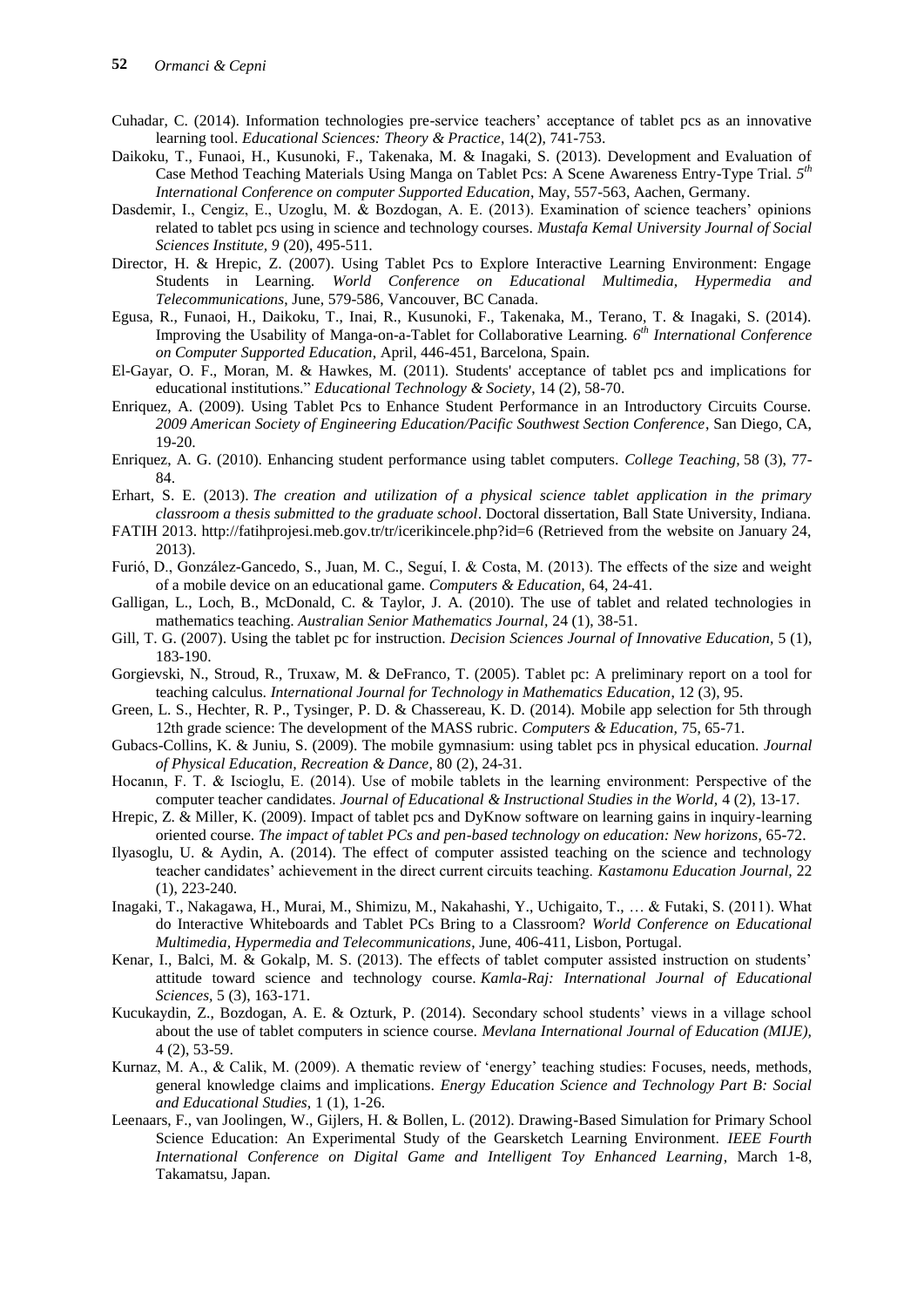- Lehtinen, A. & Viiri, J. (2014). Using tablets as tools for learner-generated drawings in the context of teaching the kinetic theory of gases. *Physics Education,* 49 (3), 344.
- Li, K. & Akahori, K. (2007). The effects of handwritten feedback on paper and tablet pc in learning japanese writing. *International Journal of Emerging Technologies in Learning (IJET)*, 2 (4), 54-60.
- Lim, K. Y. (2011). What does the tablet pc mean to you? A phenomenological research. *Innovations in Education and Teaching International*, 48 (3), 323-333.
- Liu, T. C., Lin, Y. C. & Paas, F. (2014). Effects of prior knowledge on learning from different compositions of representations in a mobile learning environment. *Computers & Education,* 72, 328-338.
- Looi, C. K., Chen, W. & Ng, F. K. (2010). Collaborative activities enabled by GroupScribbles (GS): An exploratory study of learning effectiveness. *Computers & Education*, 54 (1), 14-26.
- Macario, M., Cattadori, M., Bianchi, C., Zattin, M. & Talarico, F. (2013). CLAST: A Science Education App for Tablet Examining the Dynamic of an Antarctic Glacial System. *International Conference New Perspective in Science Education*, March, Florence, Italy.
- Moore, E., Utschig, T. T., Haas, K. A., Klein, B., Yoder, P. D., Zhang, Y., & Hayes, M. H. (2008). Tablet pc technology for the enhancement of synchronous distributed education. *Learning Technologies, IEEE Transactions on,* 1 (2), 105-116.
- Morris, N. P., Ramsay, L., & Chauhan, V. (2012). Can a tablet device alter undergraduate science students' study behavior and use of technology? *Advances in Physiology Education,* 36 (2), 97-107.
- Nedungadi, P., Raman, R., & McGregor, M. (2013). Enhanced STEM Learning with Online Labs: Empirical Study Comparing Physical Labs, Tablets and Desktops. *Frontiers in Education Conference*, IEEE, October, 1585-1590, Madrid, Spain.
- Nye, S. B. (2010). Tablet PCs: A physical educator's new clipboard. *Strategies*, 23 (4), 21-23.
- Olkun, S. (2006). Editorial Processes of Academic Journals Related to Education: Problems, Solutions and opportunities. *Periodical Publishing in Social Sciences - First National Conference Proceedings*, Ankara.
- Olsson, A. (2013). *SimPad-a drawing-based modeling tablet web application to support science education*." Unpublished Master Thesis, Malmö University, Sweden.
- Ormanci, U., Cepni, S., Deveci, I. & Aydin, O. (2015). A thematic review of interactive whiteboard use in science education: rationales, purposes, methods and general knowledge. *Journal of Science Education and Technology,* 24 (5), 532-548.
- Ozdemir, U. & Bozdogan, A. E. (2014). Examination of views on the use of science teachers in the course of the tablet pc in terms of different variables: A sample of Giresun. *Cumhuriyet International Journal of Education*, 3 (1), 59-73.
- Ozkale, A. & Koc, M. (2014). Tablet computers and their usage in educational settings: A literature review." *SDU International Journal of Educational Studies*, 1 (1), 24-35.
- Ozok, A. A., Benson, D., Chakraborty, J. & Norcio, A. F. (2008). A comparative study between tablet and laptop PCs: User satisfaction and Preferences. *Intl. Journal of human–computer interaction,* 24 (3), 329- 352.
- Pamuk, S., Cakir, R., Ergun, M., Yilmaz, H. B. & Ayas, C. (2013). The use of tablet pc and interactive board from the perspectives of teachers and students: Evaluation of the FATİH project. *Educational Sciences: Theory & Practice,* 13 (3), 1799-1822.
- Park, E., & del Pobil, A. P. (2013). Technology acceptance model for the use of tablet PCs." *Wireless Personal Communications,* 73 (4), 1561-1572.
- Price, E. & De Leone, C. (2008). Archiving Student Solutions with Tablet PCs in a Discussion-Based Introductory Physics class. *AIP Conference Proceedings*, October, 1064 (1), 175.
- Pryor, G. & Bauer, V. (2008). Building a better biology lab? Testing tablet Pc technology in a core laboratory course. *Journal of College Science Teaching,* 38 (2), 44-48.
- Reboli, D. (2007). Introducing a Tablet PC into any Classroom: Bringing Ideas from a High School into a College Classroom. *Society for Information Technology & Teacher Education International Conference*, March, 3319-3324.
- Reynolds, R. (2011). Trends influencing the growth of digital textbooks in US higher education. *Publishing Research Quarterly*, 27 (2), 178-187.
- Revell, K. D. (2013). A comparison of the usage of tablet PC, lecture capture, and online homework in an introductory chemistry course." *Journal of Chemical Education*, 91 (1), 48-51.
- Romney, C. A. (2011). Tablet PC Use in Freshman Mathematics Classes Promotes STEM Retention. *Frontiers in Education Conference (FIE*), October, USA.
- Roschelle, J., Tatar, D., Chaudhury, S. R., Dimitriadis, Y., Patton, C. & DiGiano, C. (2007). Ink, Improvisation, and Interactive Engagement: Learning with Tablets. *IEEE Computer*, 40 (9), 42-48.
- Schnackenberg, H. L. (2013). Tablet technologies and education. *International Journal of Education and Practice,* 1 (4), 44-50.